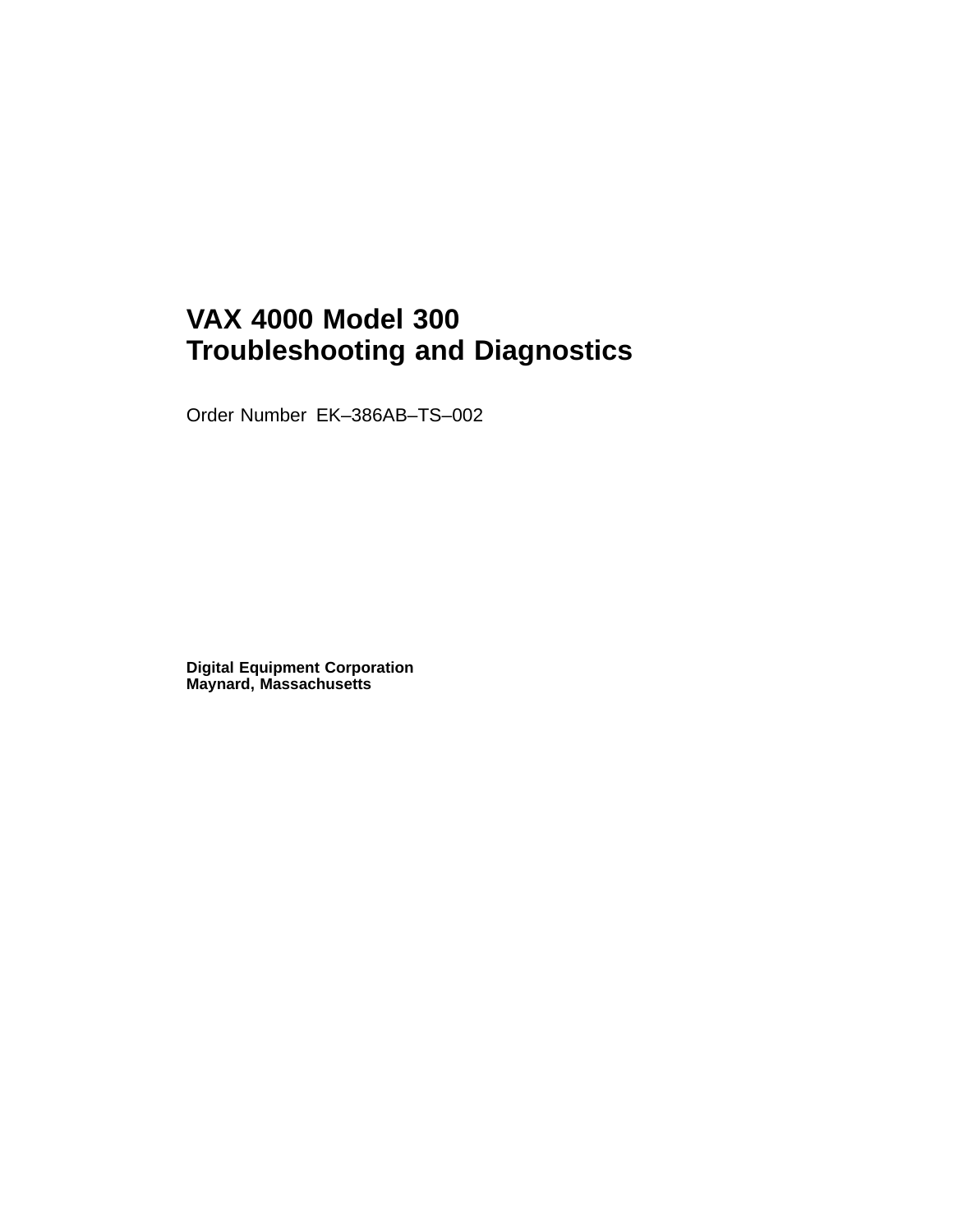**First Printing, March 1990 Revised, June 1991**

The information in this document is subject to change without notice and should not be construed as a commitment by Digital Equipment Corporation.

Digital Equipment Corporation assumes no responsibility for any errors that may appear in this document.

The software, if any, described in this document is furnished under a license and may be used or copied only in accordance with the terms of such license. No responsibility is assumed for the use or reliability of software or equipment that is not supplied by Digital Equipment Corporation or its affiliated companies.

Restricted Rights: Use, duplication or disclosure by the U.S. Government is subject to restrictions as set forth in subparagraph (c)(1)(ii) of the Rights in Technical Data and Computer Software clause at DFARS 252.227–7013.

© Digital Equipment Corporation 1990, 1991. All rights reserved. Printed in U.S.A.

The Reader's Comments form at the end of this document requests your critical evaluation to assist in preparing future documentation.

The following are trademarks of Digital Equipment Corporation: CompacTape, CX, DDCMP, DEC, DECconnect, DECdirect, DECnet, DECscan, DECserver, DECUS, DECwindows, DELNI, DEMPR, DESQA, DESTA, DSRVB, DSSI, IVAX, KDA, KLESI, KRQ50, MicroVAX, MSCP, Q-bus, Q22-bus, RA, RQDX, RV20, SA, SDI, ThinWire, TK, TMSCP, TQK, TS05, TU, VAX, VAX 4000, VAXcluster, VAX DOCUMENT, VAXELN, VAXlab, VAXserver, VMS, VT, and the DIGITAL logo.

**FCC NOTICE:** The equipment described in this manual generates, uses, and may emit radio frequency energy. The equipment has been type tested and found to comply with the limits for a Class A computing device pursuant to Subpart J of Part 15 of FCC Rules, which are designed to provide reasonable protection against such radio frequency interference when operated in a commercial environment. Operation of this equipment in a residential area may cause interference, in which case the user at his own expense may be required to take measures to correct the interference.

S1621

This document was prepared using VAX DOCUMENT, Version 1.2.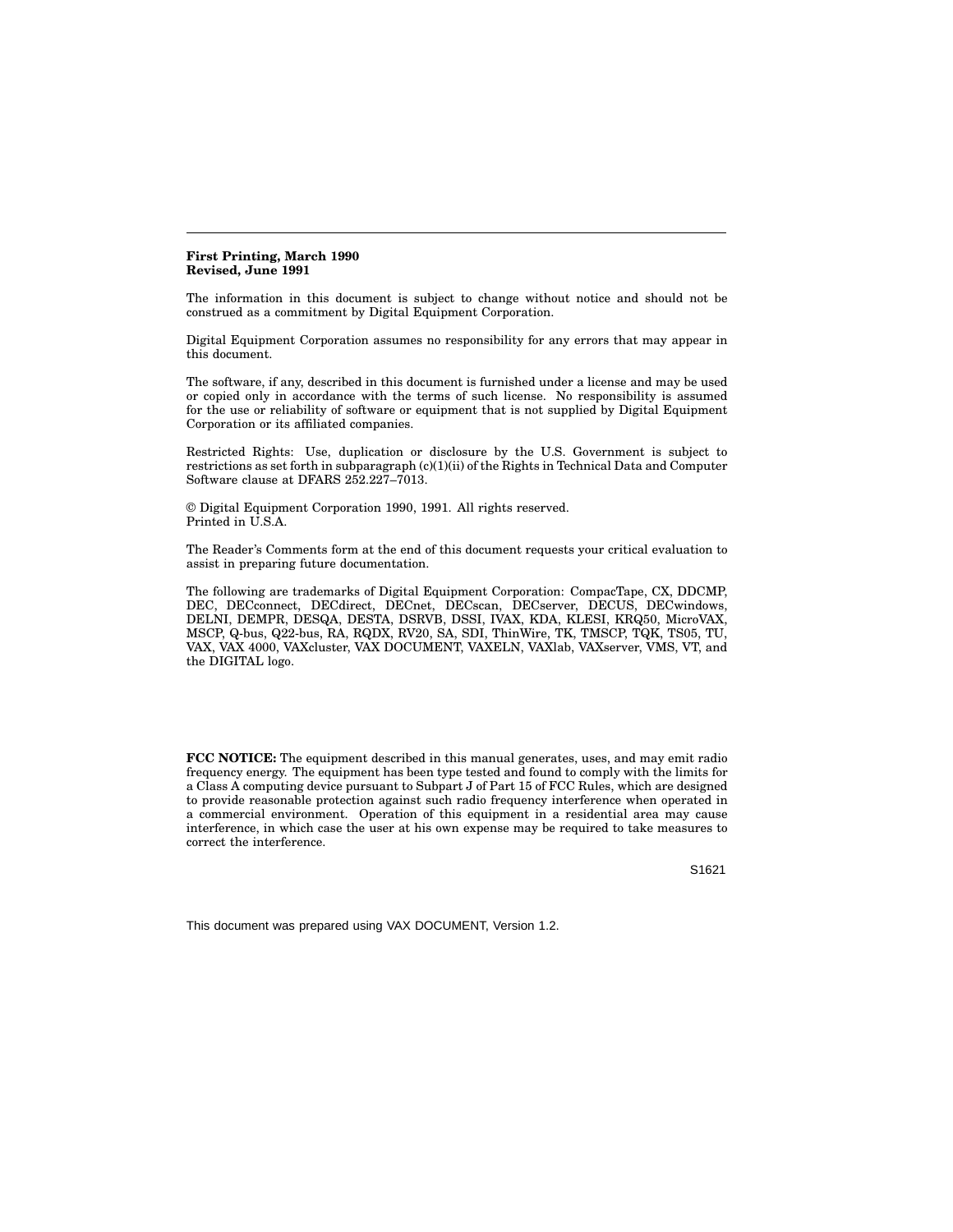# Preface v

## Chapter 1 Troubleshooting During Power-Up

| 1.1   |                                                                                                                                                           |  |
|-------|-----------------------------------------------------------------------------------------------------------------------------------------------------------|--|
| 1.2   |                                                                                                                                                           |  |
| 1.2.1 |                                                                                                                                                           |  |
| 1.2.2 |                                                                                                                                                           |  |
| 1.2.3 | Problems Booting from an RF-Series Integrated Storage<br>Element (ISE) $\ldots \ldots \ldots \ldots \ldots \ldots \ldots \ldots \ldots \ldots \ldots 1-4$ |  |
| 1.2.4 |                                                                                                                                                           |  |

### Chapter 2 Troubleshooting During Normal Operation

| 2.1              |                                                          |  |
|------------------|----------------------------------------------------------|--|
| $2.2\phantom{0}$ | RF-Series Integrated Storage Element (ISE) Problems  2-2 |  |
|                  |                                                          |  |
|                  |                                                          |  |
|                  |                                                          |  |
|                  |                                                          |  |

### Chapter 3 Running the MicroVAX Diagnostic Monitor (MDM)

| 3.1     | MDM Limitations                                                  | $3 - 1$ |  |  |
|---------|------------------------------------------------------------------|---------|--|--|
| $3.2\,$ |                                                                  |         |  |  |
| 3.2.1   | Preparing to Run MDM on a Diskless or Tapeless System<br>$3 - 2$ |         |  |  |
| 3.2.2   | Preparing to Run MDM on an RF-Series Integrated                  |         |  |  |
|         | Storage Element (ISE) or Hard Disk $\ldots$                      | $3 - 3$ |  |  |
| 3.2.3   | Preparing to Run MDM on a Dual-Host System                       | $3 - 3$ |  |  |
| 3.2.3.1 | MDM on a Dual-Host System with One Tape Drive                    | $3 - 3$ |  |  |
| 3.2.3.2 | MDM on a Dual-Host System with Two Tape Drives                   | $3 - 4$ |  |  |

**iii**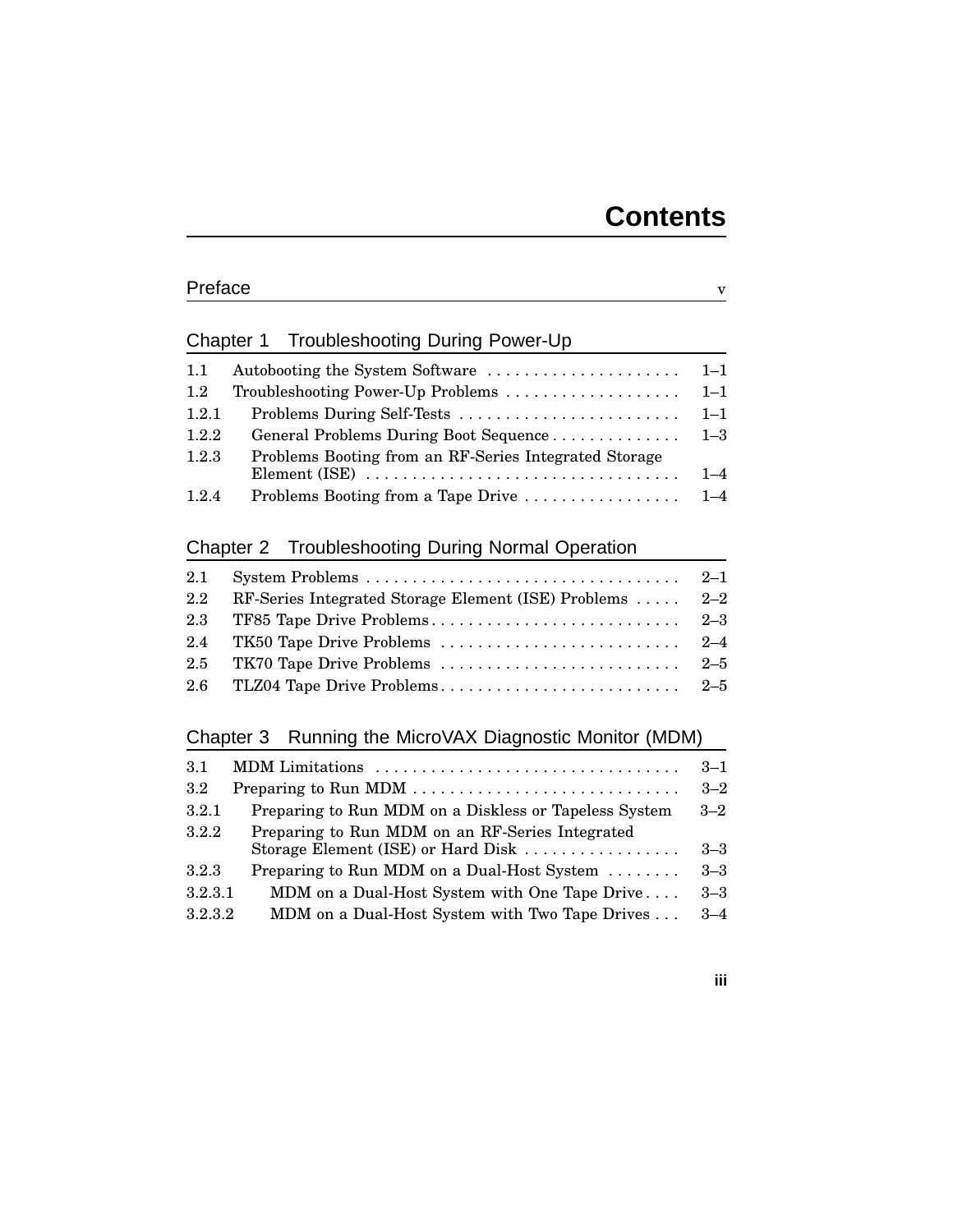| 3.3                                                         | $3 - 5$  |
|-------------------------------------------------------------|----------|
| 3.3.1<br>Tape Drive Instructions                            | $3 - 5$  |
| 3.3.1.1<br>Booting MDM Manually                             | $3 - 6$  |
| 3.3.1.2<br>Booting MDM Automatically                        | $3 - 7$  |
| 3.3.2                                                       | $3 - 7$  |
| MDM Introductory Display<br>3.4                             | $3 - 8$  |
| 3.5                                                         | $3 - 9$  |
| 3.5.1<br>Test the System Option                             | $3 - 9$  |
| 3.5.2<br>Display System Configuration and Devices Option    | $3 - 11$ |
| Display the System Utilities Menu Option<br>3.5.3           | $3 - 13$ |
| 3.5.3.1                                                     | $3 - 13$ |
| 3.5.3.2<br>Update Drive Unit Number for RRD-Series Function | $3 - 14$ |
| Display the Service Menu Option<br>3.5.4                    | $3 - 14$ |
| Display the Connect/Ignore Menu Option<br>3.5.5             | $3 - 14$ |
| Select Single Device Tests Option<br>3.5.6                  | $3 - 14$ |
| $3.6\,$                                                     | $3 - 17$ |

# Appendix A System Controls and Indicators

# Index

# **Figures**

| $3 - 1$ |                                                                                          |          |
|---------|------------------------------------------------------------------------------------------|----------|
| $3 - 2$ |                                                                                          |          |
| $3 - 3$ | System Configuration and Devices Display                                                 | $3 - 11$ |
| $3 - 4$ | System Utilities Menu $\dots \dots \dots \dots \dots \dots \dots \dots \dots \dots$ 3-13 |          |
| $3 - 5$ |                                                                                          |          |
| $3-6$   |                                                                                          | $3 - 16$ |
| $3 - 7$ |                                                                                          | $3 - 16$ |
| $A-1$   | System Control Panel and Power Supply                                                    | $A - 3$  |
| $A-2$   | Integrated Storage Element and Console Module  A-5                                       |          |
| $A - 3$ | TK50 and TK70 Tape Drives                                                                | $A-7$    |
|         |                                                                                          |          |

### **iv**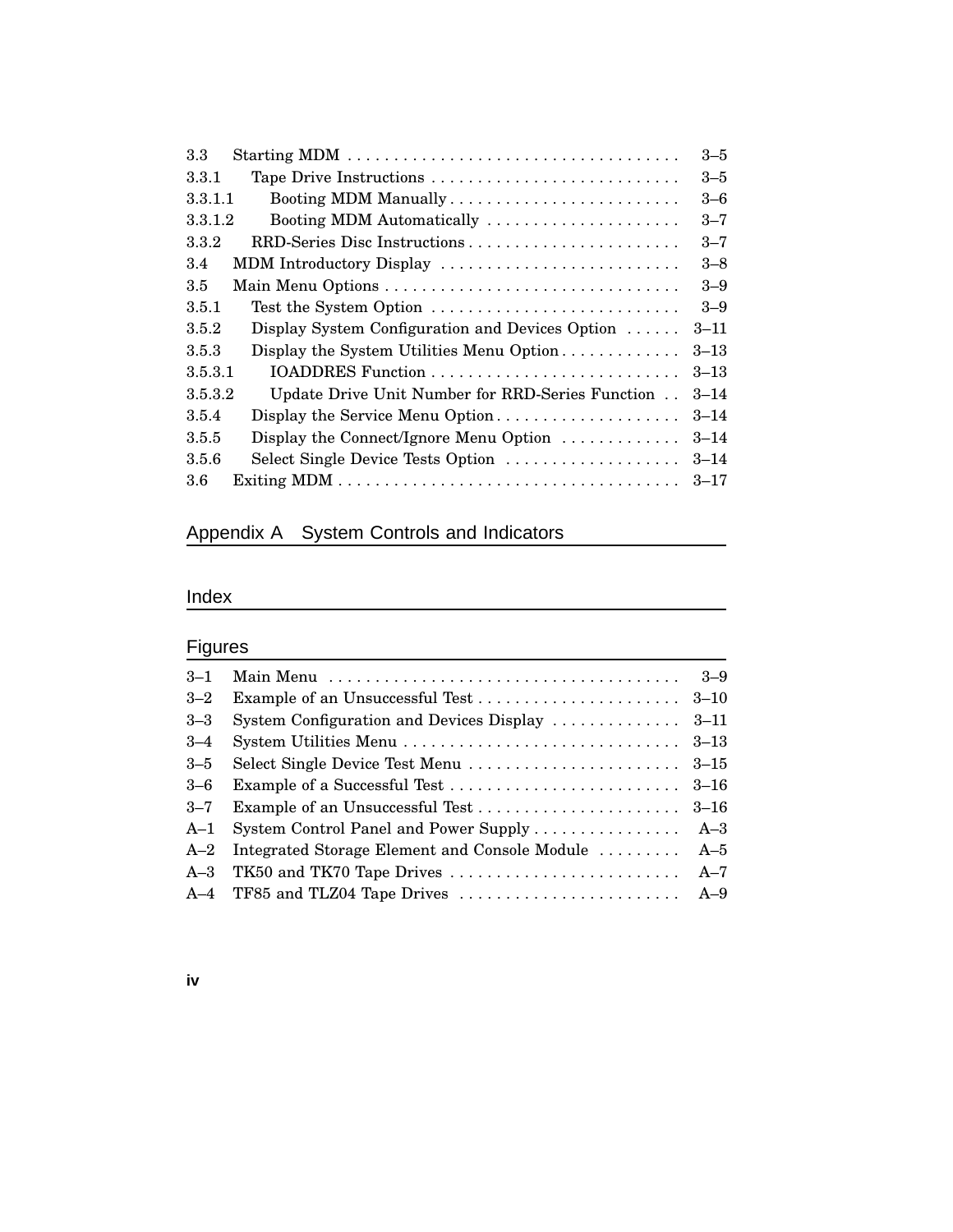**v**

Troubleshooting is the process of isolating and diagnosing problems. When your system does not operate as described in your *Operation* manual, use the information in this manual to isolate and diagnose the problem.

This manual contains three chapters and one appendix:

- Chapter 1 lists problems you may experience at power-up and provides corrective actions.
- Chapter 2 lists problems you may experience during normal operation and provides corrective actions.
- Chapter 3 tells you how to run the MicroVAX Diagnostic Monitor (MDM), a diagnostic tool you can use to test your system periodically or to isolate a particular problem.
- Appendix A contains illustrations showing the location of your system controls and indicators.

If the corrective actions suggested in Chapters 1 and 2 do not solve the problem, call your Digital service representative.

A glossary in your *Operation* manual will help you with word definitions and abbreviations.

# **Conventions**

The following conventions are used in this manual.

| Convention     | <b>Meaning</b>                                                                                                                    |
|----------------|-----------------------------------------------------------------------------------------------------------------------------------|
| Key            | A terminal key used in text and examples. For example, Break indicates<br>that you press the Break key on your terminal keyboard. |
| Ctrl/C         | Hold down the Ctrl key while you press the C key.                                                                                 |
| <b>NOTE</b>    | Provides general information about the current topic.                                                                             |
| <b>CAUTION</b> | Provides information to prevent damage to equipment or software.                                                                  |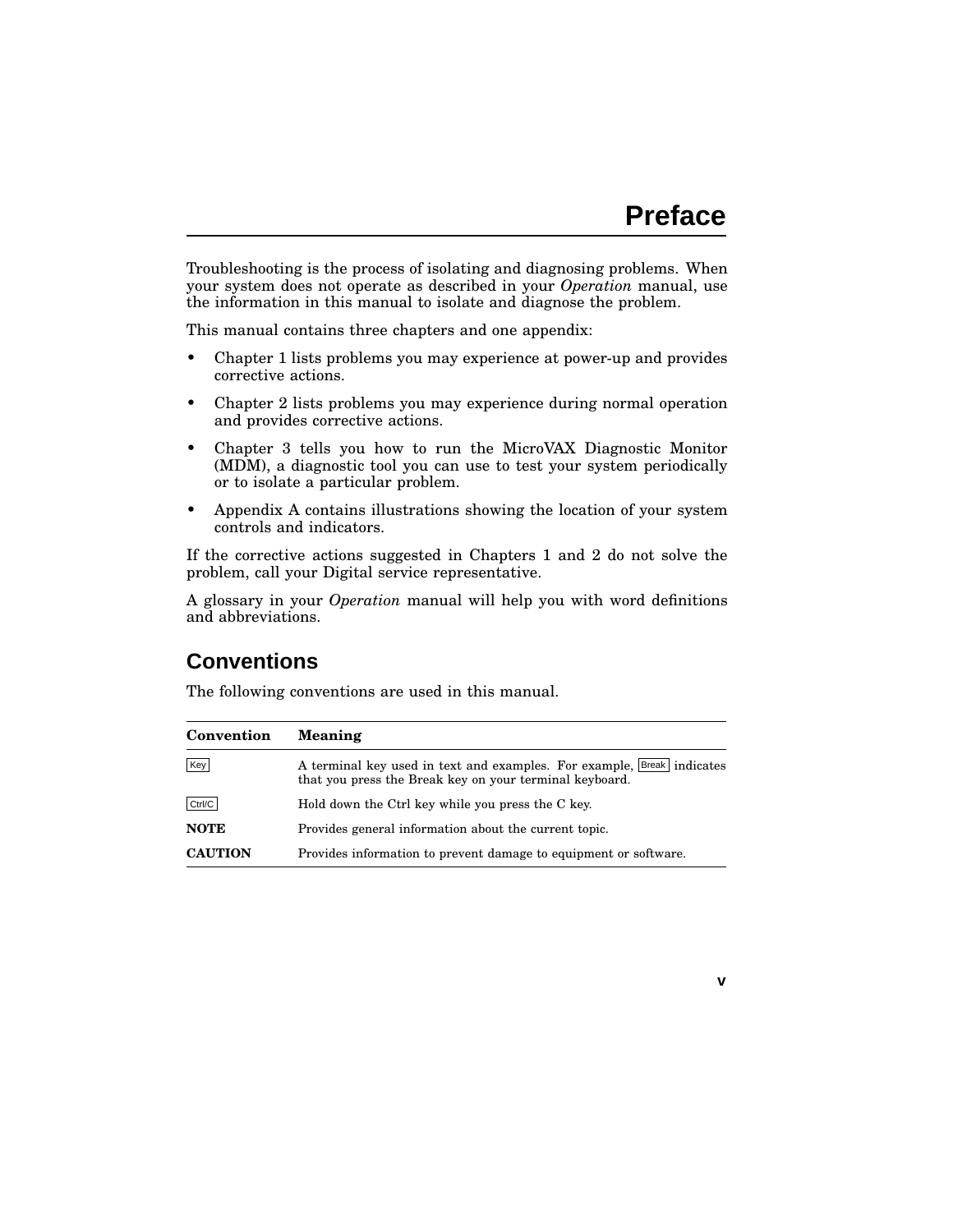# **Troubleshooting During Power-Up**

After you turn on your system, the processor performs a series of self-tests and startup routines. After successful completion of the self-tests, if the Break Enable/Disable switch is set to disable (down), your system autoboots system software.

## **1.1 Autobooting the System Software**

Your system boots automatically (autoboots) from a specified drive after you enter the command SET BOOT device-name from console mode. Your system continues to boot from the specified drive each time it is turned on, until you specify differently by entering the SET BOOT device-name command again.

If you do not enter the SET BOOT device-name command, your system boots from the Ethernet port, EZA0.

# **1.2 Troubleshooting Power-Up Problems**

Refer to the descriptions of problems and corrective actions in the following sections. If the action(s) listed do not solve the problem, call your Digital service representative.

| Problem                                                                        | <b>Possible Cause</b>                                           | <b>Corrective Action</b>                                                                                               |  |  |
|--------------------------------------------------------------------------------|-----------------------------------------------------------------|------------------------------------------------------------------------------------------------------------------------|--|--|
| No response when Power<br>switch turned on; AC Pre-<br>sent indicator not lit. | System not plugged in.                                          | Set Power switch to 0. Plug in system.<br>Set Power switch to 1.                                                       |  |  |
|                                                                                | No power at wall outlet.                                        | Use different wall outlet or check<br>circuit breaker controlling power to<br>wall outlet.                             |  |  |
|                                                                                | Power switch (circuit<br>breaker) tripped (in po-<br>sition 0). | Wait 1 minute, then set Power switch<br>to position 1. If it trips again, call your<br>Digital service representative. |  |  |

#### **1.2.1 Problems During Self-Tests**

Troubleshooting During Power-Up **1–1**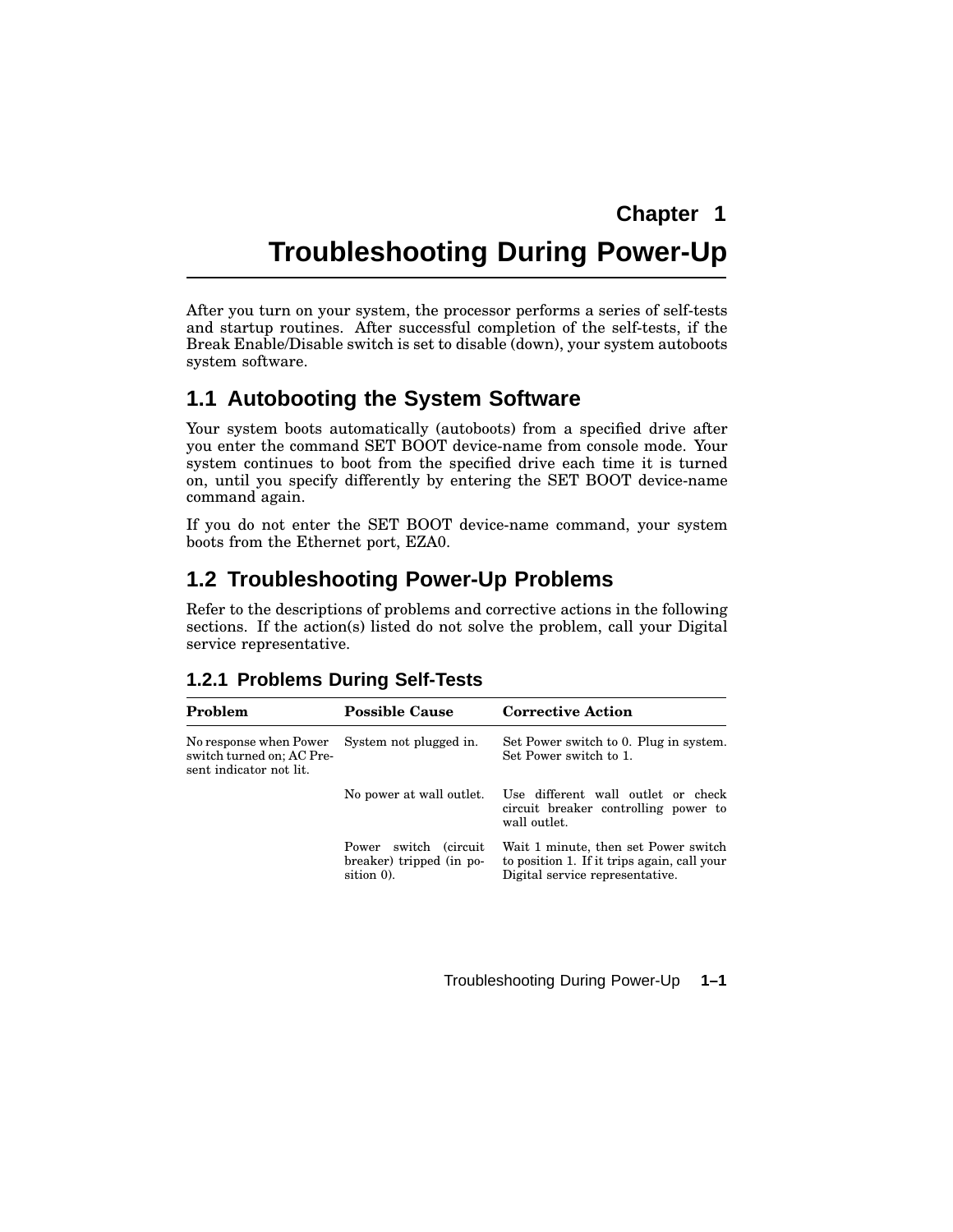| Problem                                                                                                        | <b>Possible Cause</b>                                                                         | <b>Corrective Action</b>                                                                                        |  |  |
|----------------------------------------------------------------------------------------------------------------|-----------------------------------------------------------------------------------------------|-----------------------------------------------------------------------------------------------------------------|--|--|
|                                                                                                                | Power cable incorrectly<br>installed.                                                         | Set Power switch to 0.<br>Check that<br><b>Set</b><br>cable is fully seated in socket.<br>Power switch to 1.    |  |  |
| AC Present indicator lit;<br>DC OK indicator not lit.                                                          | Power Control Bus cable<br>connected to Secondary<br>In (SI) connector<br>on<br>power supply. | Turn on system or expander connected<br>to Power Bus Out (MO) connector on<br>power supply.                     |  |  |
|                                                                                                                | expander<br>B213F<br>not<br>turned on.                                                        | Turn on expander.                                                                                               |  |  |
|                                                                                                                | Power supply or module<br>failure.                                                            | Call your Digital service representa-<br>tive.                                                                  |  |  |
| System has power; AC<br>indicator lit:<br>Present<br>nothing displays on con-<br>sole terminal.                | Console terminal off.                                                                         | Turn on console terminal.                                                                                       |  |  |
|                                                                                                                | Console terminal off line.                                                                    | Put terminal on line as described in<br>terminal document.                                                      |  |  |
|                                                                                                                | Console terminal cable<br>incorrectly installed.                                              | Make sure cable is installed properly<br>at both ends.                                                          |  |  |
|                                                                                                                | Console terminal setup<br>not done correctly.                                                 | Reread setup instructions in terminal<br>manual.                                                                |  |  |
|                                                                                                                | Baud rate of system and<br>terminal do not match.                                             | Set terminal baud rate to match<br>system rate.                                                                 |  |  |
|                                                                                                                | Power-Up Mode switch<br>on console module set to<br>T.                                        | Set that switch to Run (indicated by<br>arrow).                                                                 |  |  |
|                                                                                                                | Terminal defective.                                                                           | Turn off terminal and turn it on again.<br>If it fails self-tests, call your Digital<br>service representative. |  |  |
|                                                                                                                | If printer connected to ob-<br>tain copy of console in-<br>teraction, fault in printer.       | Turn off printer and turn it on again.<br>If it fails self-tests, call your Digital<br>service representative.  |  |  |
| System has power; AC<br>Present and DC OK in-<br>dicators lit; nothing dis-<br>plays on console termi-<br>nal. | Problem in CPU.                                                                               | Call your Digital service representa-<br>tive.                                                                  |  |  |

**1–2** VAX 4000 Model 300 Troubleshooting and Diagnostics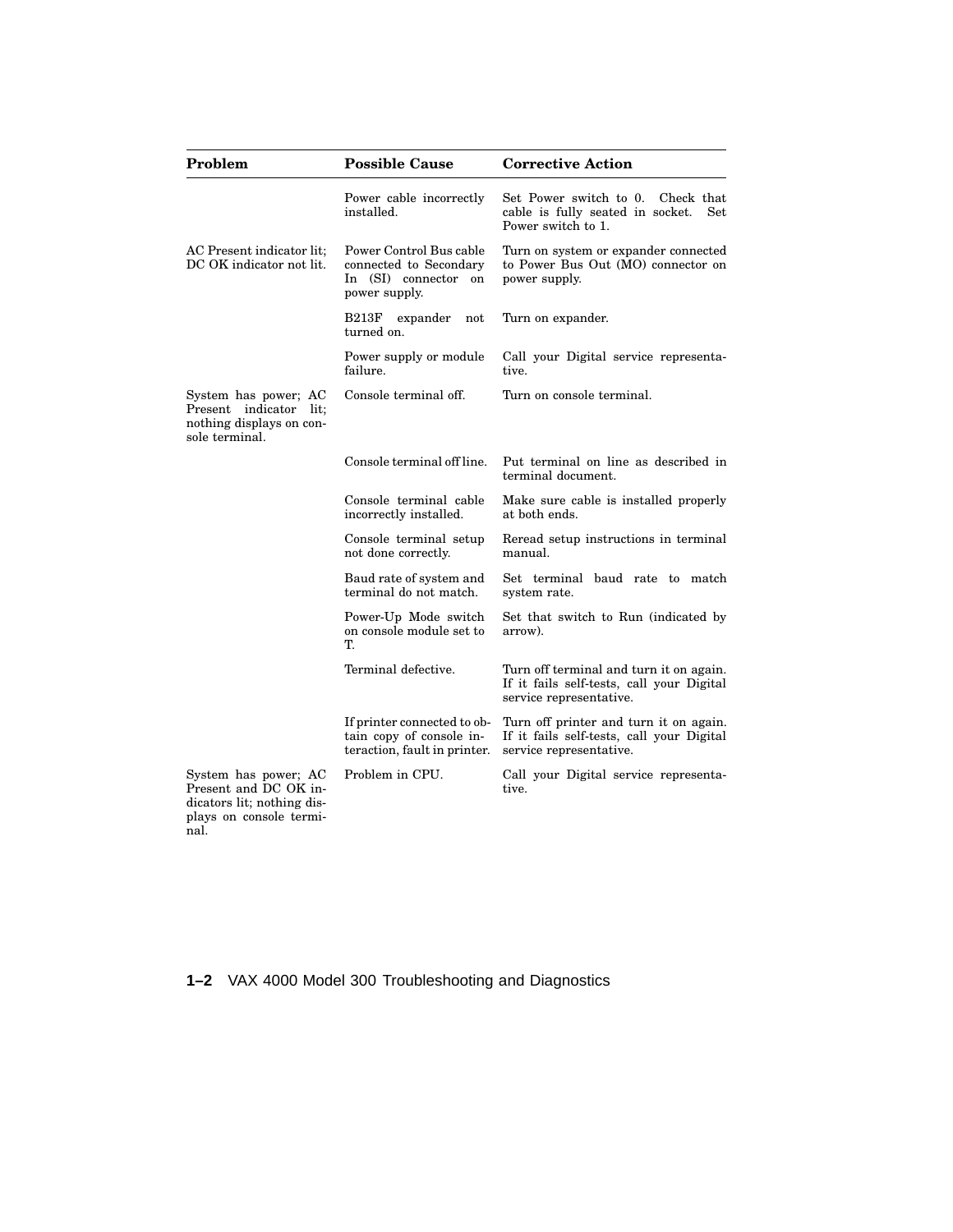| Problem                                                                                                                                | <b>Possible Cause</b>                                                  | <b>Corrective Action</b>                                                                                            |  |  |
|----------------------------------------------------------------------------------------------------------------------------------------|------------------------------------------------------------------------|---------------------------------------------------------------------------------------------------------------------|--|--|
| System has power; DC<br>OK indicator lit; noth-<br>ing displays on console<br>terminal; LED on con-<br>sole module displays E<br>or F. | Problem in CPU.                                                        | Call your Digital service representa-<br>tive.                                                                      |  |  |
| Self-tests halt; error mes-<br>sage or error summary<br>displays on console ter-<br>minal.                                             | System detected error<br>while running self-tests.                     | Copy number following question mark<br>in error message or summary and call<br>your Digital service representative. |  |  |
| Language Selection Menu Baud rate on console<br>does not appear.                                                                       | terminal different from<br>baud rate on system.                        | Check that baud rate on console<br>terminal agrees with system rate.                                                |  |  |
|                                                                                                                                        | Terminal does not sup-<br>port multinational char-<br>acter set (MCS). | Obtain terminal that supports MCS.                                                                                  |  |  |

# **1.2.2 General Problems During Boot Sequence**

| Problem                                                                                                             | <b>Possible Cause</b>                                                            | <b>Corrective Action</b><br>Disable sanity timer as described in<br>DESQA Option Installation Guide.                                                                                                                                            |  |  |
|---------------------------------------------------------------------------------------------------------------------|----------------------------------------------------------------------------------|-------------------------------------------------------------------------------------------------------------------------------------------------------------------------------------------------------------------------------------------------|--|--|
| System returns to BOOT<br>prompt after 4 minutes.                                                                   | Sanity timer enabled on<br>DESQA module.                                         |                                                                                                                                                                                                                                                 |  |  |
| >>> displays on console<br>terminal.                                                                                | Enable/Disable<br>Break<br>switch set to enable (up);<br>system in console mode. | To autoboot, set Break Enable/Disable<br>switch on console module to disable<br>Reset system by pressing<br>(down).<br>button on system control<br>Restart<br>To boot manually from<br>panel.<br>console mode, use BOOT device-name<br>command. |  |  |
| >>> displays on console<br>terminal; Break Enable<br>Disable switch set to<br>disable (down).                       | User-defined halt action<br>set to HALT.                                         | From console mode, enter SET HALT<br>DEFAULT command.                                                                                                                                                                                           |  |  |
| ?54 RETRY displays<br>twice on console termi-<br>nal.                                                               | No bootable<br>medium<br>found.                                                  | See actions listed for boot device in<br>subsequent sections.                                                                                                                                                                                   |  |  |
| Countdown does not con-<br>tinue from $2$ through $0$ ;<br>Break Enable/Disable<br>switch set to disable<br>(down). | System cannot load soft-<br>ware from disk drive,<br>tape drive or Ethernet.     | See actions listed for boot device in<br>subsequent sections.                                                                                                                                                                                   |  |  |

Troubleshooting During Power-Up **1–3**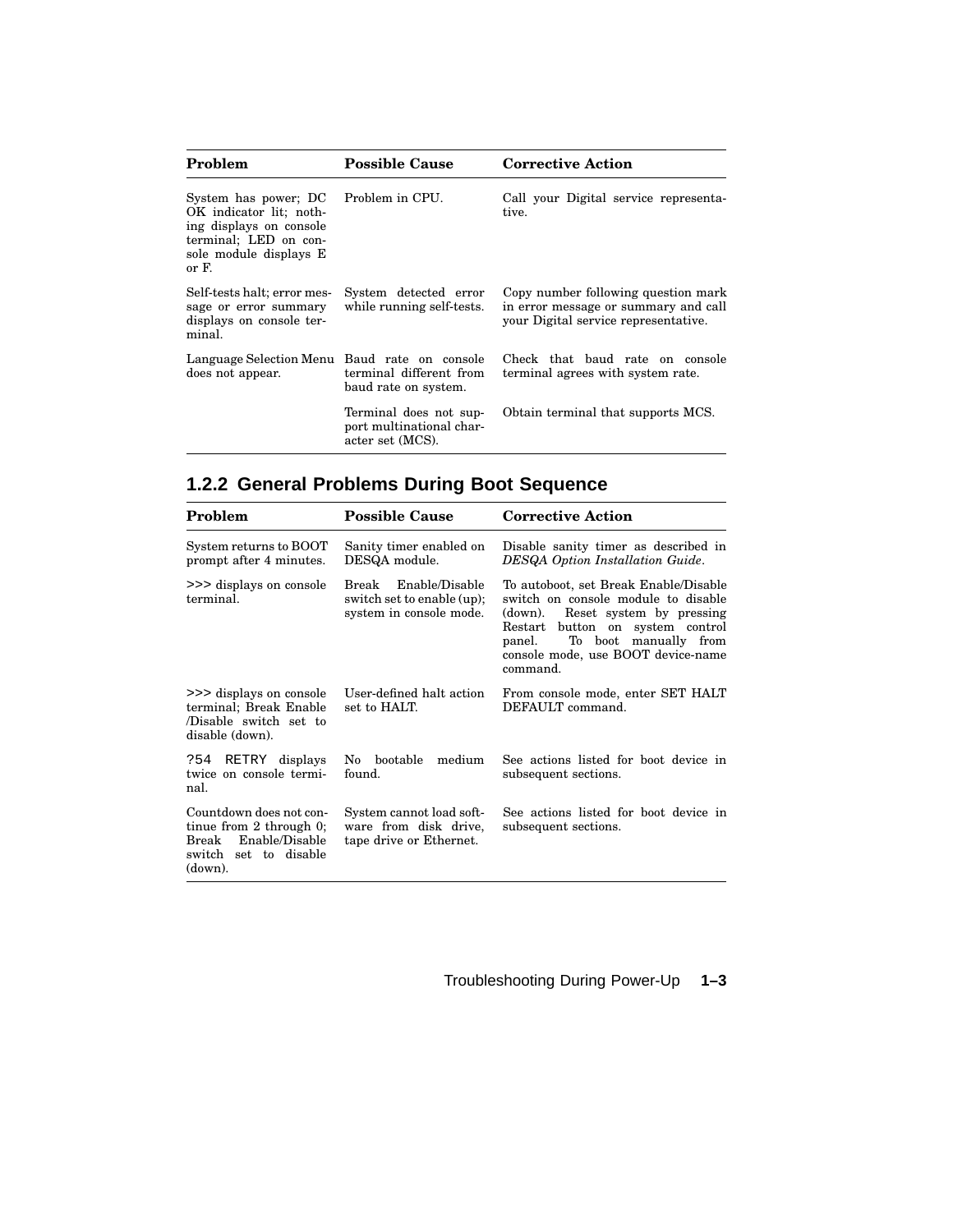|                              |  |  | 1.2.3 Problems Booting from an RF-Series Integrated |
|------------------------------|--|--|-----------------------------------------------------|
| <b>Storage Element (ISE)</b> |  |  |                                                     |

| Problem                                                                                                                                                               | <b>Possible Cause</b>                         | <b>Corrective Action</b>                                                                                                                                                                         |  |
|-----------------------------------------------------------------------------------------------------------------------------------------------------------------------|-----------------------------------------------|--------------------------------------------------------------------------------------------------------------------------------------------------------------------------------------------------|--|
| Countdown<br>continues<br>from 2 through $0$ ; con-<br>sole terminal displays op-<br>erating system error mes-<br>sages; Write-Protect but-<br>ton in (glows orange). | disk<br>System<br>write-protected.            | Push in and release Write-Protect<br>button to out (unlit) position. Make<br>sure Write-Protect button corresponds<br>to system disk.                                                            |  |
| Countdown<br>continues<br>from 2 through $0$ ; con-<br>sole terminal displays<br>console error messages.                                                              | System disk contains no<br>bootable software. | Install system software.                                                                                                                                                                         |  |
| Countdown does not con-<br>tinue from $2$ through $0$ ;<br>Enable/Disable<br>Break<br>switch set to disable<br>(down); Run/Ready but-<br>ton out.                     | System disk off line.                         | Press Run/Ready button to in position.<br>Press Restart button on system control<br>panel.                                                                                                       |  |
| Fault indicator lit or<br>blinking.                                                                                                                                   | Problem in controller or<br>ISE.              | Fault indicator stops blinking,<br>If<br>system may have corrected itself. Run<br>MDM as described in Chapter 3. If<br>Fault indicator remains lit, call your<br>Digital service representative. |  |

# **1.2.4 Problems Booting from a Tape Drive**

| Problem                                                                                                                                             | <b>Possible Cause</b>                                         | <b>Corrective Action</b>                                        |
|-----------------------------------------------------------------------------------------------------------------------------------------------------|---------------------------------------------------------------|-----------------------------------------------------------------|
| Countdown does not con-<br>tinue from $2$ to $0$ or sys-<br>tem boots from another<br>device (wrong software<br>displays on console ter-<br>minal). | No tape cartridge in<br>tape drive.                           | Insert cartridge containing system<br>software into tape drive. |
|                                                                                                                                                     | Fixed disk on line.                                           | Place fixed disk off line.                                      |
|                                                                                                                                                     | Tape not bootable (does<br>not contain bootstrap<br>program). | Use bootable tape to start system<br>software.                  |
|                                                                                                                                                     | Tape worn or damaged.                                         | Try another tape cartridge.                                     |
|                                                                                                                                                     | Problem in controller or<br>tape drive.                       | Call your Digital service representa-<br>tive.                  |

**1–4** VAX 4000 Model 300 Troubleshooting and Diagnostics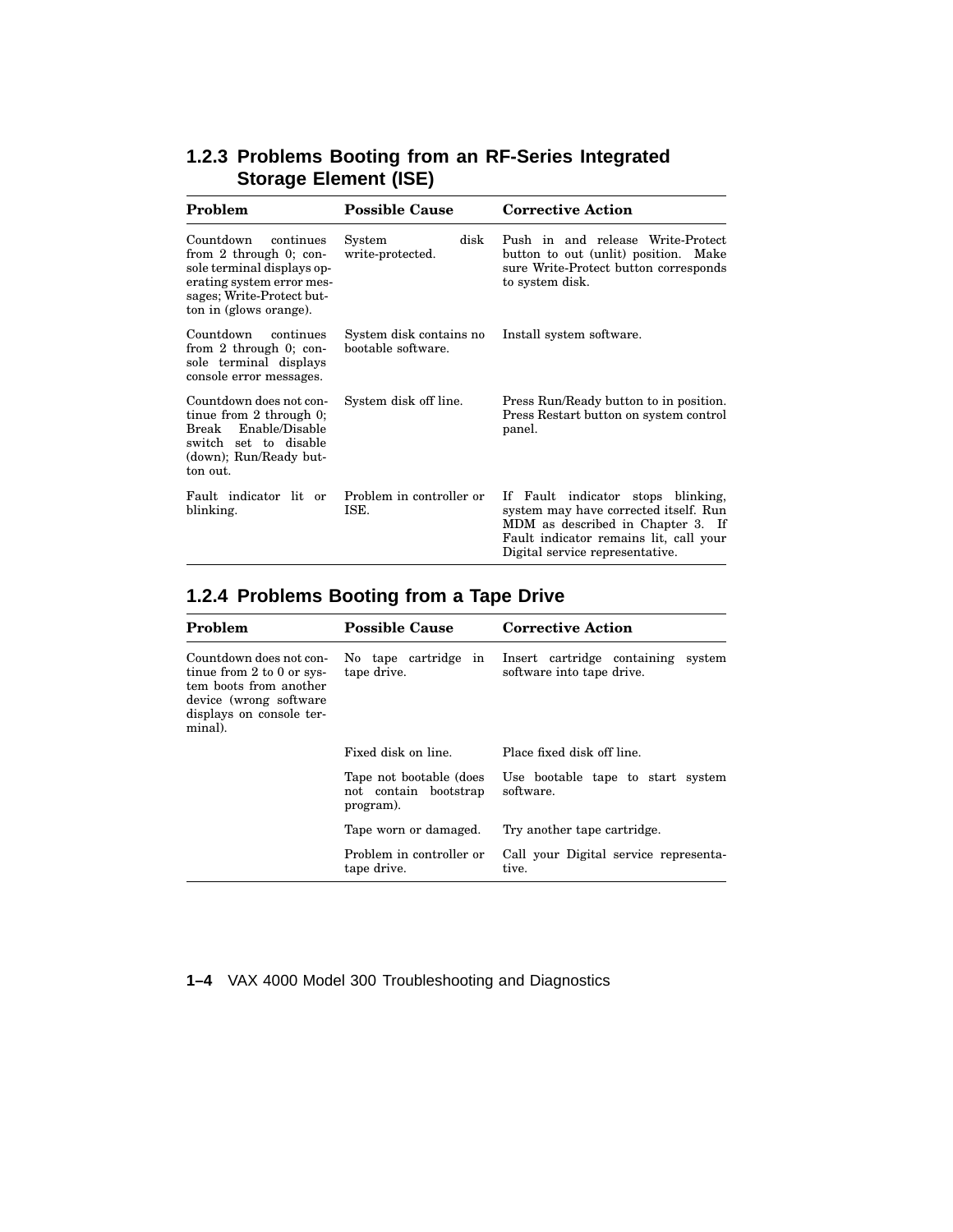# **Chapter 2 Troubleshooting During Normal Operation**

Problems that occur during normal operation of your system may result from a system defect, faulty setting, or incorrect procedure.

The following sections list problems, possible causes, and corrective actions. If the action(s) listed do not solve the problem, call your Digital service representative.

| Problem                                                                                                                                | <b>Possible Cause</b>                         | <b>Corrective Action</b>                                                                                      |
|----------------------------------------------------------------------------------------------------------------------------------------|-----------------------------------------------|---------------------------------------------------------------------------------------------------------------|
| System has power; DC<br>OK indicator lit; noth-<br>ing displays on console<br>terminal; LED on con-<br>sole module displays E<br>or F. | Problem in CPU.                               | Call your Digital service representa-<br>tive.                                                                |
| System loses power; AC<br>Present indicator not lit.                                                                                   | System not plugged into<br>wall outlet.       | Set Power switch to 0. Plug in system.<br>Set Power switch to 1.                                              |
|                                                                                                                                        | No power at wall outlet.                      | Use different wall outlet or check<br>circuit breaker controlling power to<br>wall outlet.                    |
|                                                                                                                                        | switch (circuit<br>Power<br>breaker) tripped. | Wait 1 minute, then set Power switch<br>to 1. If it trips again, call your Digital<br>service representative. |
|                                                                                                                                        | Power cable incorrectly<br>installed.         | Set Power switch to 0. Check that<br>cable is seated in socket. Set Power<br>switch to 1.                     |
| System loses power; DC<br>OK indicator not lit.                                                                                        | Power supply failed.                          | Turn off system and call your Digital<br>service representative.                                              |
| System<br>loses<br>power;<br>Power switch off (posi-<br>tion $0$ ).                                                                    | switch (circuit<br>Power<br>breaker) tripped. | Wait 1 minute, then set Power switch<br>to 1. If it trips again, call your Digital<br>service representative. |

# **2.1 System Problems**

Troubleshooting During Normal Operation **2–1**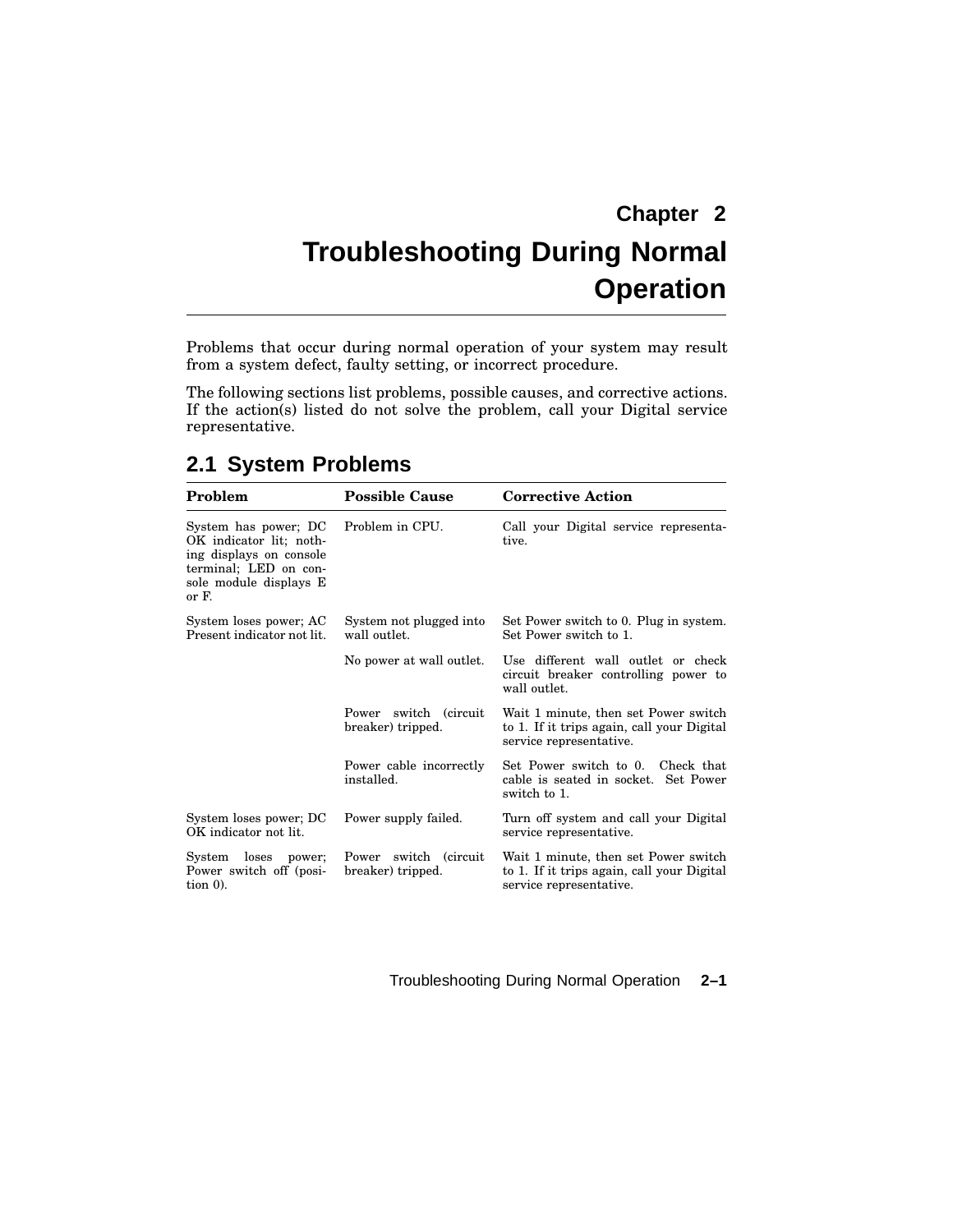| Problem                                                                                                  | <b>Possible Cause</b>                       | <b>Corrective Action</b>                                                                                                                                                                                                                                                                              |
|----------------------------------------------------------------------------------------------------------|---------------------------------------------|-------------------------------------------------------------------------------------------------------------------------------------------------------------------------------------------------------------------------------------------------------------------------------------------------------|
| Over Temperature Con-<br>dition indicator lit; sys-<br>tem loses power; Power<br>switch on (position 1). | System shut down to<br>prevent overheating. | Make sure vents are clear, system<br>is not near heat source, and room<br>temperature is within guidelines in<br><i>Site Preparation</i> manual. Then set<br>Power switch to 0. Wait 5 minutes.<br>Set Power switch to 1. If system shuts<br>down again, call your Digital service<br>representative. |
| System loses power; Fan<br>Failure indicator lit;<br>Power switch on (position)<br>1).                   | One or two fans failed.                     | Call your Digital service representa-<br>tive.                                                                                                                                                                                                                                                        |
| System halts; $\gg$ dis-<br>played on console termi-<br>nal.                                             | Break or Ctrl/P pressed.                    | Type C and press<br>Return<br>Tо<br>prevent recurrences, set Break Enable<br>(Disable switch to disable (down) and<br>press Run/Ready button to restart<br>Pressing Restart button<br>system.<br>reboots system.                                                                                      |
| Terminal display halts.                                                                                  | Hold Screen key on ter-<br>minal pressed.   | Press Hold Screen key again.                                                                                                                                                                                                                                                                          |
|                                                                                                          | Terminal data cable dis-<br>connected.      | Reconnect data cable.                                                                                                                                                                                                                                                                                 |
| System reboots.                                                                                          | Run/Ready<br>button<br>pressed.             | Let rebooting complete. To prevent re-<br>currences, ask your Digital service rep-<br>resentative to disable Restart button.                                                                                                                                                                          |

# **2.2 RF-Series Integrated Storage Element (ISE) Problems**

| Problem                                                                                             | <b>Possible Cause</b>                                    | <b>Corrective Action</b>                                                             |
|-----------------------------------------------------------------------------------------------------|----------------------------------------------------------|--------------------------------------------------------------------------------------|
| Write error message dis-<br>ISE write-protected.<br>played; Write-Protect but-<br>ton glows orange. |                                                          | Press and release Write-Protect button.                                              |
| Fault indicator lit or<br>blinking.                                                                 | Bus node ID plug not Install that plug.<br>installed.    |                                                                                      |
|                                                                                                     | Two or more devices<br>have same node ID on<br>same bus. | Make sure all devices and controllers<br>or adapters on same bus have unique<br>IDs. |

**2–2** VAX 4000 Model 300 Troubleshooting and Diagnostics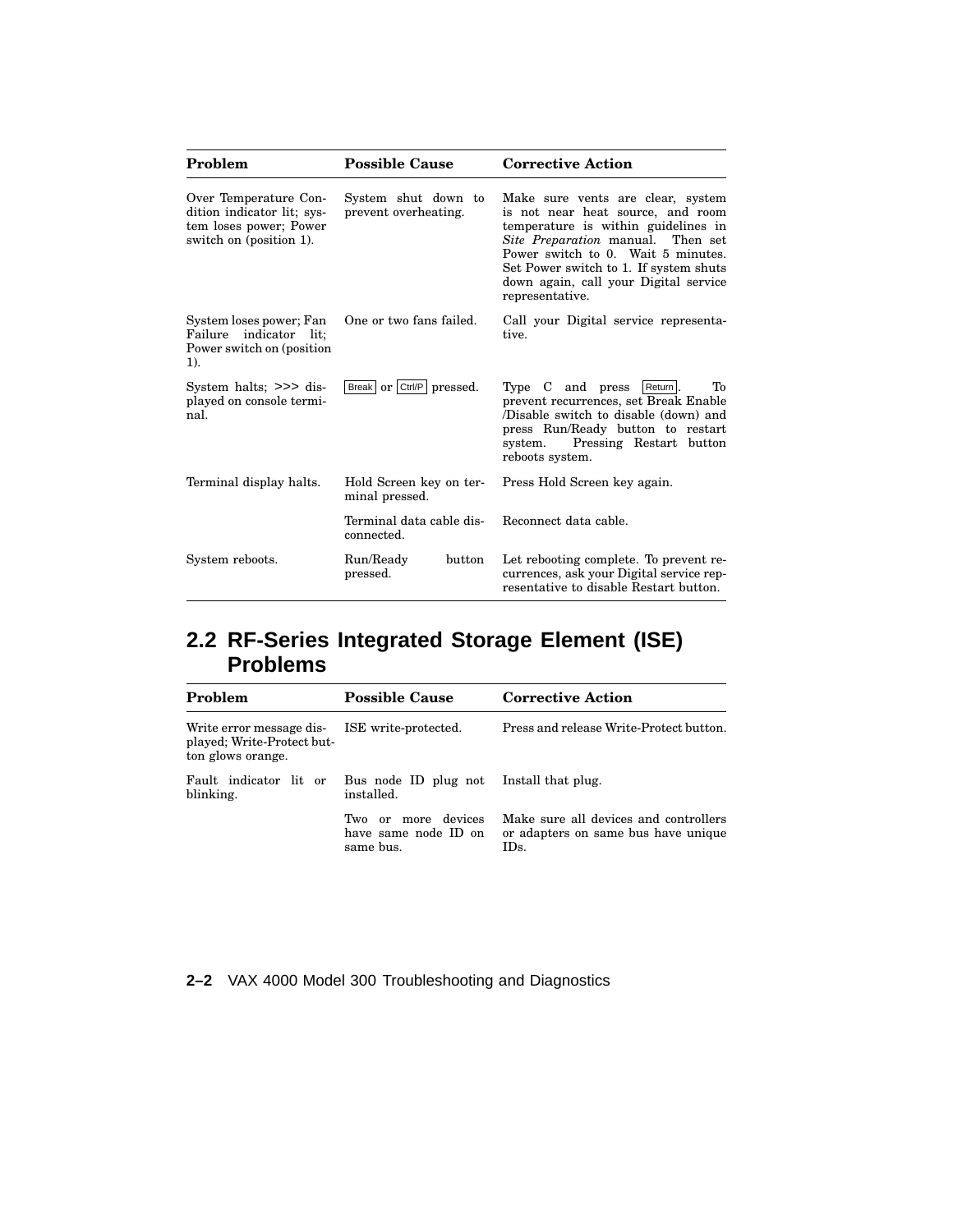| Problem                                                       | <b>Possible Cause</b>            | <b>Corrective Action</b>                                                                                                                                                                      |
|---------------------------------------------------------------|----------------------------------|-----------------------------------------------------------------------------------------------------------------------------------------------------------------------------------------------|
|                                                               | Problem in controller or<br>ISE. | If Fault indicator stops blinking,<br>system may have corrected itself. Run<br>MDM as described in Chapter 3. If<br>Fault indicator remains lit, call your<br>Digital service representative. |
| Read error message dis-<br>played; Run/Ready but-<br>ton out. | ISE not spun up.                 | Press Run/Ready button to in position.<br>After green indicator lights, ISE is<br>available for use.                                                                                          |

# **2.3 TF85 Tape Drive Problems**

| Problem                                           | <b>Possible Cause</b>                                                            | <b>Corrective Action</b>                                                                         |
|---------------------------------------------------|----------------------------------------------------------------------------------|--------------------------------------------------------------------------------------------------|
| software<br>Tape<br>not<br>write-enabled.         | Drive not loaded,<br>or<br>unloaded by software.                                 | Load drive.<br>Ensure that yellow<br>indicator is lit.                                           |
|                                                   | Cartridge has TK50 or<br>TK70 format (drive can-<br>not write to those devices). | Use cartridge with correct format.                                                               |
|                                                   | Bad cartridge or improp-<br>erly written calibration<br>tracks.                  | Try another cartridge.                                                                           |
|                                                   | Software operating sys-<br>tem error.                                            | Reboot operating system.                                                                         |
|                                                   | Problem in drive.                                                                | Call your Digital service representa-<br>tive.                                                   |
| Does not mount or read<br>/write.                 | Problem in cartridge.                                                            | Try another cartridge.                                                                           |
|                                                   | Dirty read/write heads.                                                          | Use yellow head-cleaning cartridge.                                                              |
| Orange Use Cleaning<br>Tape light lit.            | Dirty read/write heads.                                                          | Use yellow head-cleaning cartridge.                                                              |
| Four lights blinking.                             | Failed<br>self-test<br><sub>or</sub><br>detected hard error.                     | Push Unload button. If lights continue<br>blinking, call your Digital service<br>representative. |
| Green light on; yellow<br>light not lit.          | Cartridge load error.                                                            | Try another cartridge. If problem<br>persists, call your Digital service<br>representative.      |
| Cartridge stuck in drive;<br>tape on takeup reel. | Hard drive error.                                                                | Press Unload button.<br>If problem<br>persists, call your Digital service<br>representative.     |

# Troubleshooting During Normal Operation **2–3**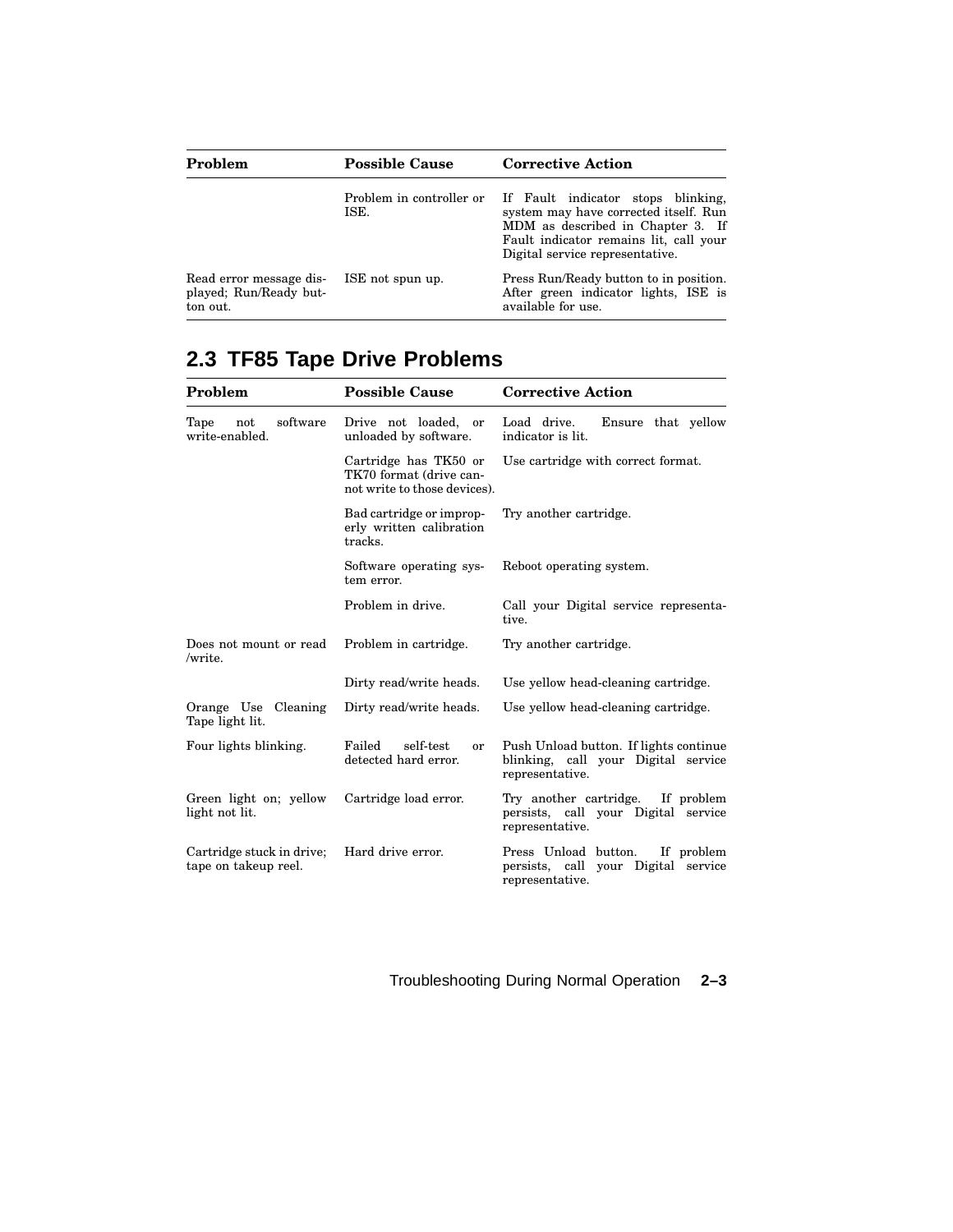| Problem                  | <b>Possible Cause</b> | <b>Corrective Action</b> |
|--------------------------|-----------------------|--------------------------|
| Cartridge does not load. | Mispositioned leader. | Try another cartridge.   |

# **2.4 TK50 Tape Drive Problems**

| Problem                                      | <b>Possible Cause</b>                                                   | <b>Corrective Action</b>                                                                                                                                                                                                                                                    |
|----------------------------------------------|-------------------------------------------------------------------------|-----------------------------------------------------------------------------------------------------------------------------------------------------------------------------------------------------------------------------------------------------------------------------|
| Red light blinking; no<br>unusual sounds.    | Problem in drive.                                                       | Press Load/Unload button four times.<br>If problem persists, do not use drive<br>or remove cartridge. Call your Digital<br>service representative.                                                                                                                          |
| light<br>blinking;<br>Red<br>whirring sound. | Tape leader not coupled<br>properly.                                    | Turn off system.<br>Do not remove<br>cartridge. Call your Digital service<br>representative.                                                                                                                                                                                |
| Cartridge release handle<br>does not move.   | Self-test in progress.                                                  | Press Unload button and wait for red<br>light to go out and green light to<br>remain on. Then try again.                                                                                                                                                                    |
|                                              | Drive active.                                                           | Press Unload button and wait for red<br>light to go out and green light to<br>remain on. Then try again.                                                                                                                                                                    |
| Cartridge release handle<br>does not lock.   | Cartridge not inserted<br>properly.                                     | Reinsert cartridge. If problem persists,<br>call your Digital service representative.                                                                                                                                                                                       |
| Cartridge does not un-<br>load.              | Load/Unload button in<br>load (in) position.                            | Press button to unload (out) position.<br>Wait for red light to go out and green<br>light to remain on before trying to<br>remove cartridge.                                                                                                                                |
|                                              | Load/Unload button not<br>working properly.                             | Press button to load (in) position, wait<br>a few seconds, then press button to<br>unload (out) position. After red light<br>goes off and green light comes on,<br>move cartridge release handle.<br>- Tf<br>problem persists, call your Digital<br>service representative. |
| Passes self-test;<br>does<br>not work.       | Problem in controller<br>or connection between<br>drive and controller. | Call your Digital service representa-<br>tive.                                                                                                                                                                                                                              |

**2–4** VAX 4000 Model 300 Troubleshooting and Diagnostics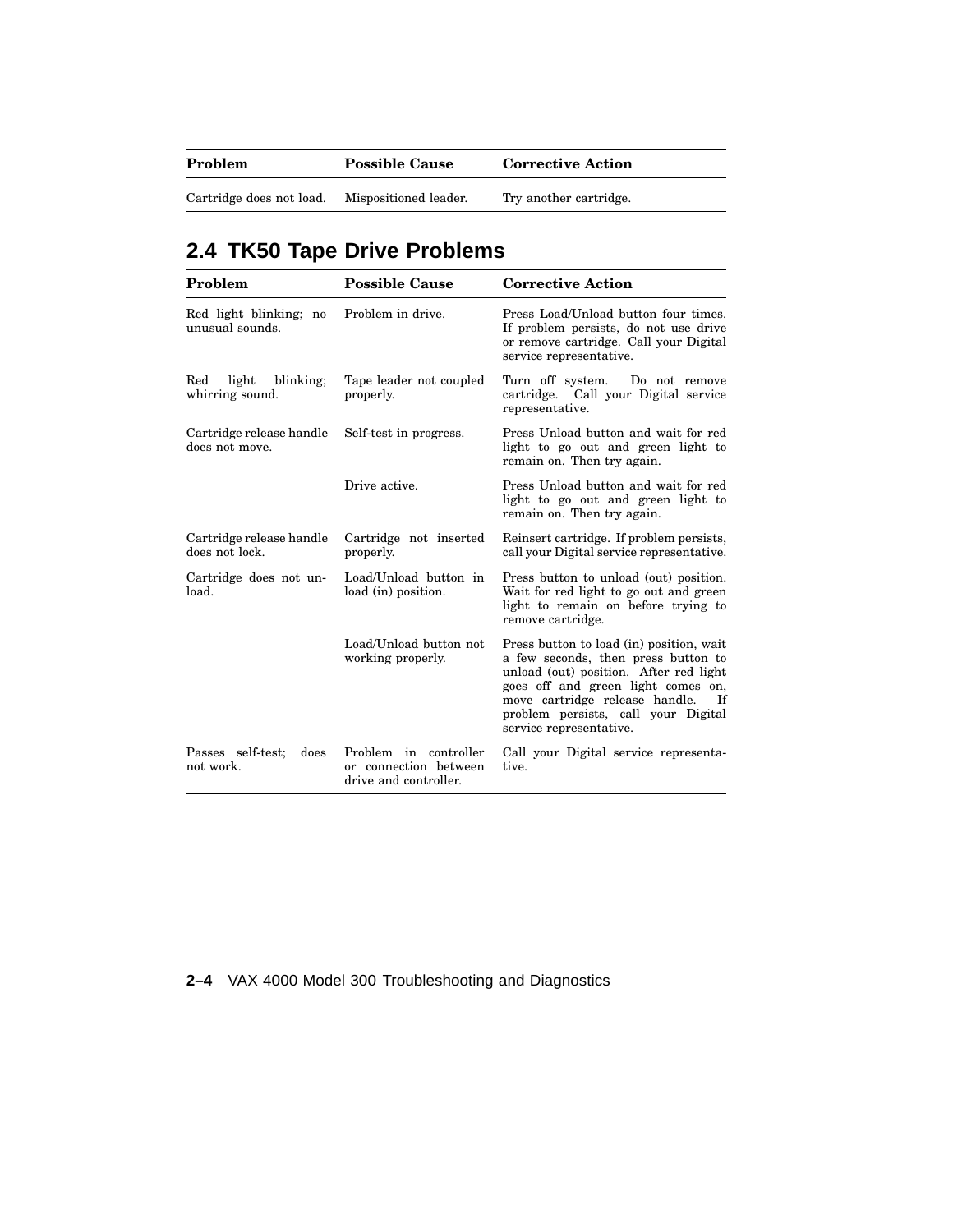| Problem                                          | <b>Possible Cause</b>                                                   | <b>Corrective Action</b>                                                                                                                                                                                                                                                                                                                                             |
|--------------------------------------------------|-------------------------------------------------------------------------|----------------------------------------------------------------------------------------------------------------------------------------------------------------------------------------------------------------------------------------------------------------------------------------------------------------------------------------------------------------------|
| Green light blinking af-<br>ter tape insertion.  | Tape leader defective.                                                  | Pull handle open and remove cartridge.<br>Use another cartridge.                                                                                                                                                                                                                                                                                                     |
| Orange, yellow,<br>and<br>green lights blinking. | Problem in drive.                                                       | Press Unload button once. If orange<br>and green lights go out and yellow light<br>starts blinking, cartridge is unloading.<br>After green light comes on and you<br>hear beep, remove cartridge. If three<br>lights start blinking after you press<br>Unload button, fault is not cleared. Do<br>not remove cartridge. Call your Digital<br>service representative. |
| Handle does not move.                            | Self-test in progress.                                                  | Do not move handle while yellow light<br>is on. Press Unload button and wait<br>for orange and yellow lights to go off<br>and green light to remain on. Then try<br>again.                                                                                                                                                                                           |
|                                                  | Drive active.                                                           | Do not move handle while yellow light<br>is on. Press Unload button and wait for<br>yellow light to go off and green light to<br>remain on. Then try again.                                                                                                                                                                                                          |
| Handle does not lock.                            | Cartridge not inserted<br>properly.                                     | Reinsert cartridge. If problem persists,<br>call your Digital service representative.                                                                                                                                                                                                                                                                                |
| Cartridge does not un-<br>load.                  | Unload button not work-<br>ing properly.                                | Unload<br>cartridge with command<br>described in your system software man-<br>uals.                                                                                                                                                                                                                                                                                  |
| Passes self-test;<br>does<br>not work.           | Problem in controller<br>or connection between<br>drive and controller. | Call your Digital service representa-<br>tive.                                                                                                                                                                                                                                                                                                                       |

# **2.5 TK70 Tape Drive Problems**

# **2.6 TLZ04 Tape Drive Problems**

| Problem                                                                  | <b>Possible Cause</b>           | <b>Corrective Action</b>                                                                |
|--------------------------------------------------------------------------|---------------------------------|-----------------------------------------------------------------------------------------|
| Unable to copy to tape;<br>tape indicator yellow.                        | Cassette write protected.       | Set cassette Write-Protect tab to write<br>enable.                                      |
| Unable to copy to tape;<br>drive indicator green.                        | No cassette in drive.           | Insert cassette into drive.                                                             |
| Unable to copy to or<br>from tape; tape and<br>drive indicators not lit. | Problem in adapter or<br>drive. | Run MDM as described in Chapter 3<br>and call your Digital service represen-<br>tative. |

Troubleshooting During Normal Operation **2–5**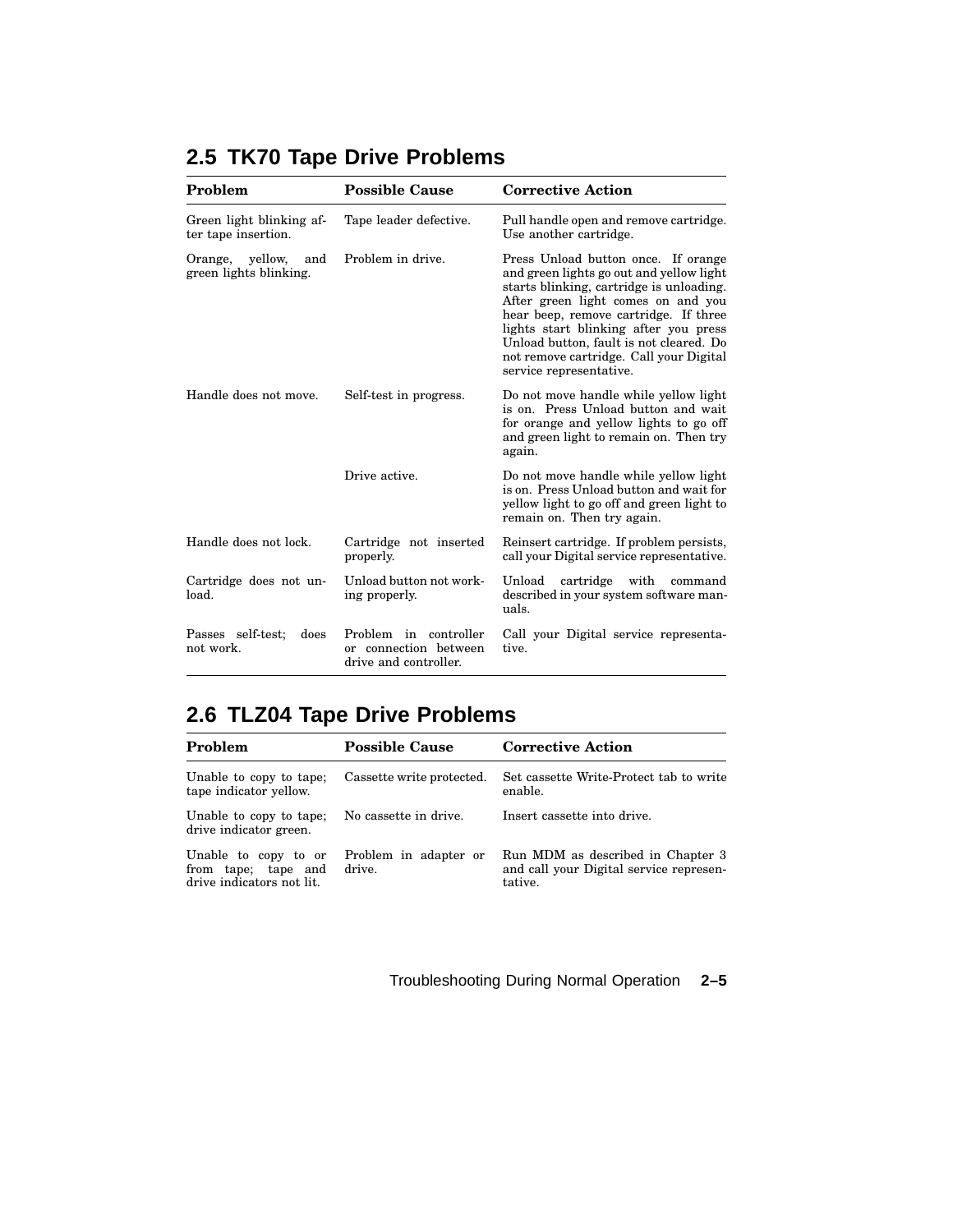| Problem                                                                | <b>Possible Cause</b>                   | <b>Corrective Action</b>                                                                                                                                   |
|------------------------------------------------------------------------|-----------------------------------------|------------------------------------------------------------------------------------------------------------------------------------------------------------|
| Unable to copy to or<br>from tape; tape and<br>drive indicators green. | Drive off line.                         | Get into console mode (>>>) and issue<br>SHOW SCSI command. If device<br>information does not appear, make<br>sure cable and terminator are plugged<br>in. |
|                                                                        | Problem in adapter or<br>drive.         | Run MDM as described in Chapter 3<br>and call your Digital service represen-<br>tative.                                                                    |
| Excessive tape errors;<br>tape indicator blinking<br>green or yellow.  | Dirty read/write heads<br>or worn tape. | Use head cleaning cassette. If problem<br>persists, try another cassette.                                                                                  |
| Tape and drive indicators Excessive humidity.<br>yellow.               |                                         | Adjust room climate.                                                                                                                                       |

**2–6** VAX 4000 Model 300 Troubleshooting and Diagnostics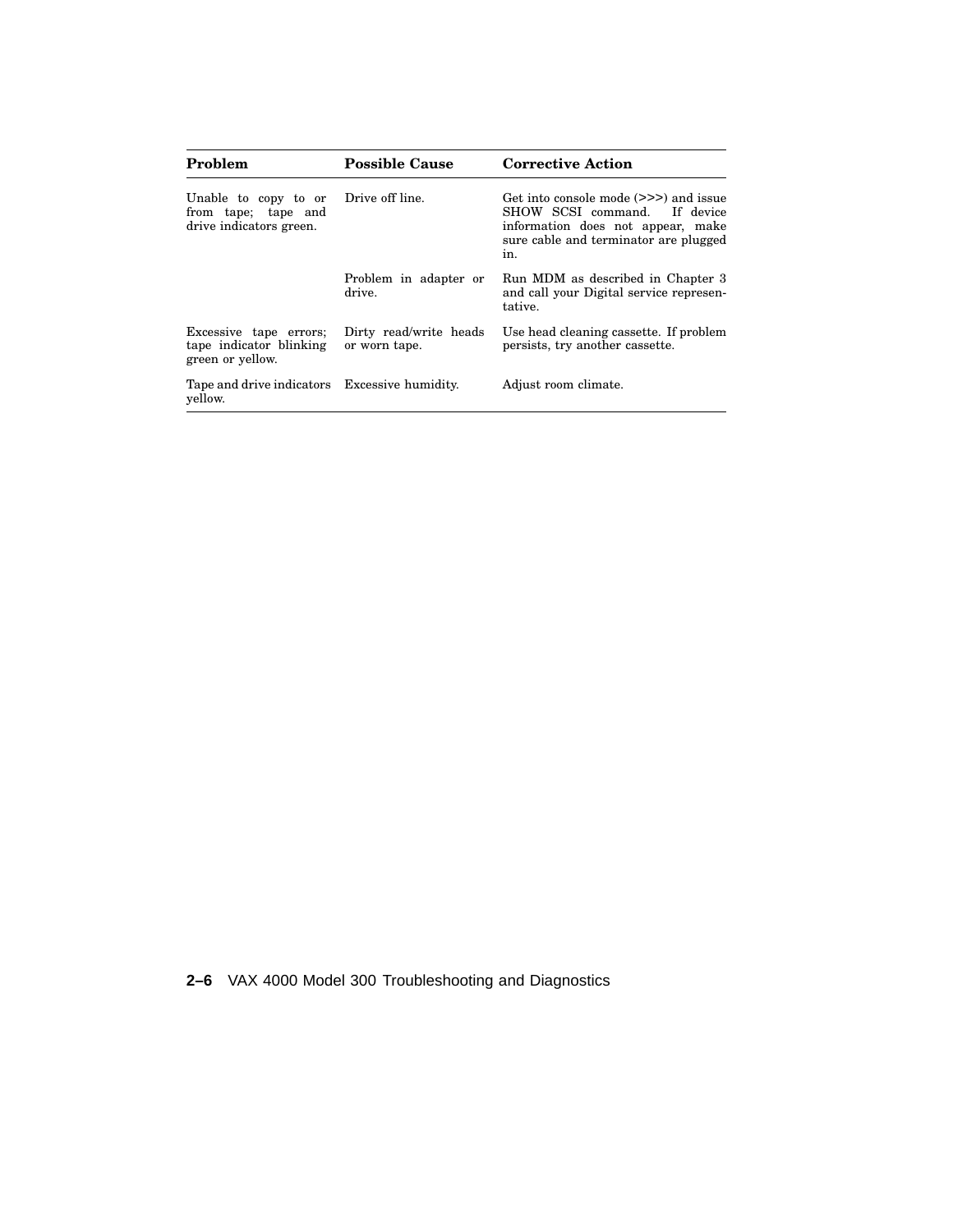# **Running the MicroVAX Diagnostic Monitor (MDM)**

The MicroVAX Diagnostic Monitor (MDM) is an optional software package containing diagnostic tests that isolate and identify faults in your system. MDM also lets you display your system configuration and test how devices work together.

MDM is on tape, in a cartridge labeled MV DIAG CUST TK50. MDM operating instructions begin in Section 3.2.

**CAUTION:** *If your system is connected to a cluster, notify your cluster manager before halting the system to load MDM.*

You generally run MDM in four situations:

- Before you install software on a new system
- After you add a device to your system
- After you receive an error message or experience a system problem
- When you want to test your system periodically to ensure that all components are operating correctly

### **3.1 MDM Limitations**

MDM tests internal devices in your system, but it performs limited diagnostics.

• MDM reads from each drive and checks each controller, but it does not write to the drives because that could destroy data.

**NOTE:** *MDM tests a tape or diskette drive only after the medium (tape or diskette) is inserted into the drive.*

• MDM checks devices on the system as well as the system and interconnects.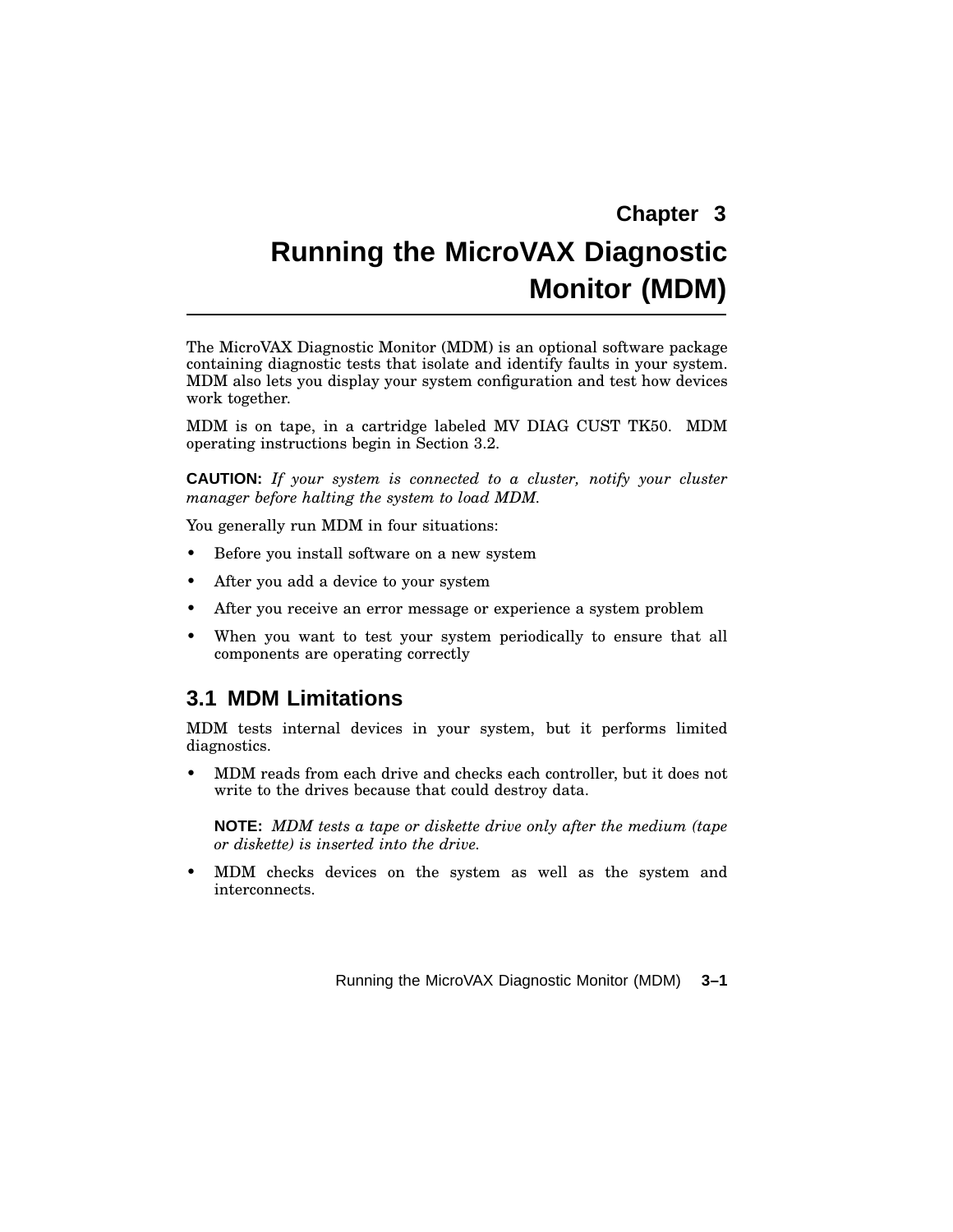• MDM checks terminal interfaces (but not terminals) by means of feedback connectors.

If your devices pass the tests but you still experience problems, call your Digital service representative for further testing.

If you require more complete diagnostic testing, purchase the MicroVAX Maintenance Kit. That kit includes a system maintenance guide and the service diagnostic tests. The MDM version you receive with your system is a subset of the service version.

**CAUTION:** *Only qualified service personnel should use the service diagnostic tests.*

### **3.2 Preparing to Run MDM**

Running MDM on some systems requires additional or special procedures:

Read Section 3.2.1 if you plan to run MDM on a diskless or tapeless system.

Read Section 3.2.2 if you plan to install MDM on a hard disk or RFseries Integrated Storage Element.

Read Section 3.2.3 if you plan to run MDM on a dual-host system.

You can run MDM on an RRD-series disc drive by using the MDM CDROM Kit.

#### **3.2.1 Preparing to Run MDM on a Diskless or Tapeless System**

To run MDM on a diskless or tapeless system that is part of a local area network, you must:

- Obtain a MicroVAX Ethernet Server Customer Diagnostics Kit.
- Run MDM using the diagnostics in that kit, labeled MV DIAG ENET CUST.

Refer to the *MicroVAX Diagnostic Monitor Ethernet Server User's Guide* at this time. After you install and downline load MDM, refer again to that manual for instructions on running MDM.

**NOTE:** *If you have a diskless or tapeless system that is not part of a local area network, you cannot run MDM. To diagnose problems, call your Digital service representative.*

**3–2** VAX 4000 Model 300 Troubleshooting and Diagnostics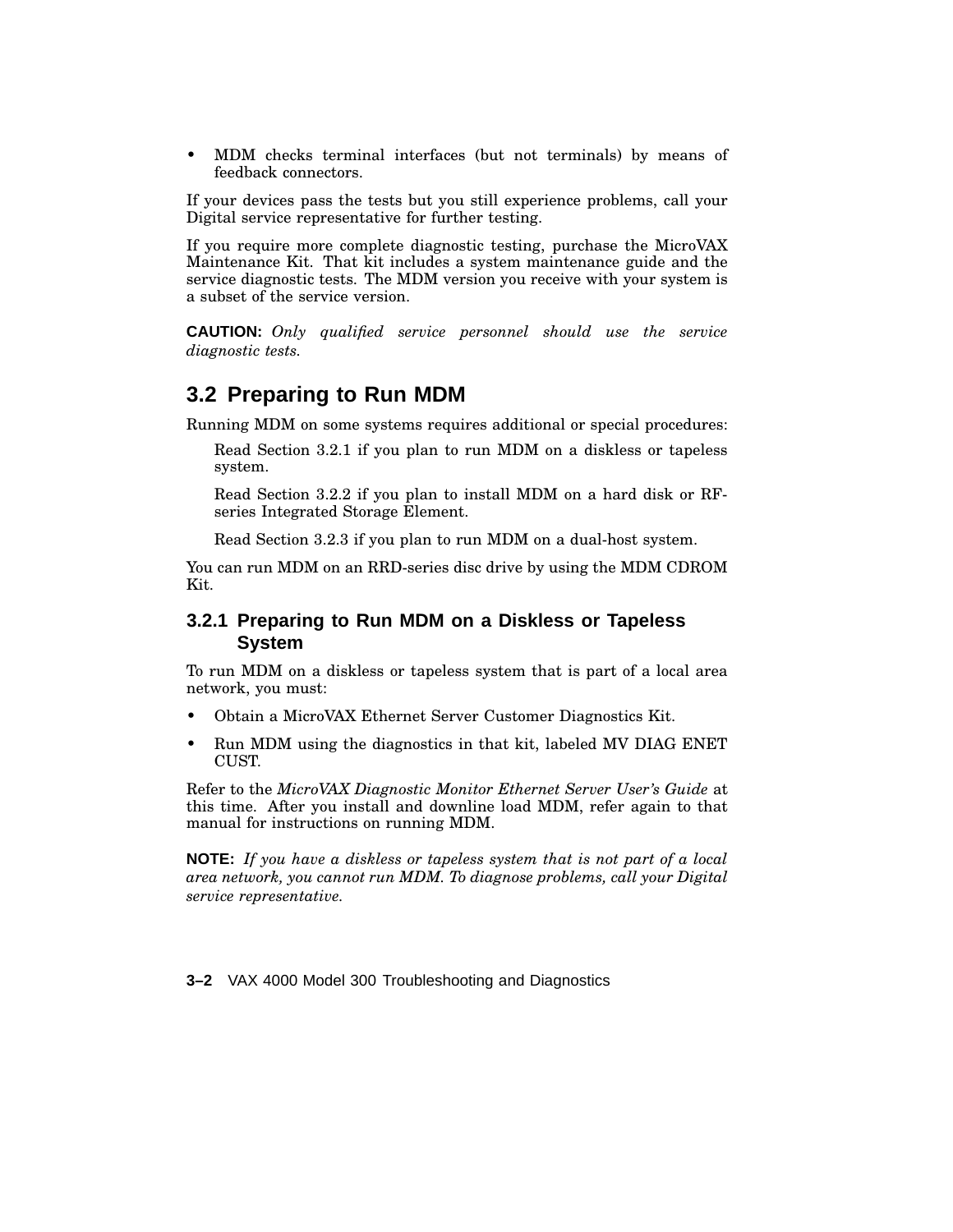#### **3.2.2 Preparing to Run MDM on an RF-Series Integrated Storage Element (ISE) or Hard Disk**

You can install MDM on an RF-series ISE or hard-disk drive by using the MDM Hard Disk Kit. Installation of that kit requires your completion of the Diagnostic Software Installation Acknowledgment. See the *MicroVAX Diagnostic Monitor Hard Disk User's Guide* for licensing requirements and installation instructions.

#### **3.2.3 Preparing to Run MDM on a Dual-Host System**

**NOTE:** *The MDM Hard Disk Kit is required for a dual-host system where one host is a tapeless system.*

Before running MDM:

- Your system must be properly configured (systems ordered as dual-host systems are properly configured at the factory).
- The Digital Storage Systems Interconnect (DSSI) cable connecting the two hosts must be installed.

You must run MDM separately for each host. The procedure to use depends on whether one host is a tapeless system (no tape drive) or each host has its own tape drive.

Use the procedure in Section 3.2.3.1 to prepare to run MDM in a dualhost system with one tape drive.

Use the procedure in Section 3.2.3.2 to prepare to run MDM in a dualhost system with a tape drive in each host.

#### **3.2.3.1 MDM on a Dual-Host System with One Tape Drive**

To run MDM on a dual-host system with one tape drive (one tapeless host):

- Use the MDM Hard Disk Kit.
- Complete the Diagnostic Software Installation Acknowledgment.
- Install the kit on a hard disk or an RF-series ISE as described in the *MicroVAX Diagnostic Monitor Hard Disk User's Guide*.

After the installation is complete, use the following procedure to run MDM.

- 1. If software is installed on your system:
	- a. Warn all users to log off.
	- b. Perform system shutdown as described in your software manuals.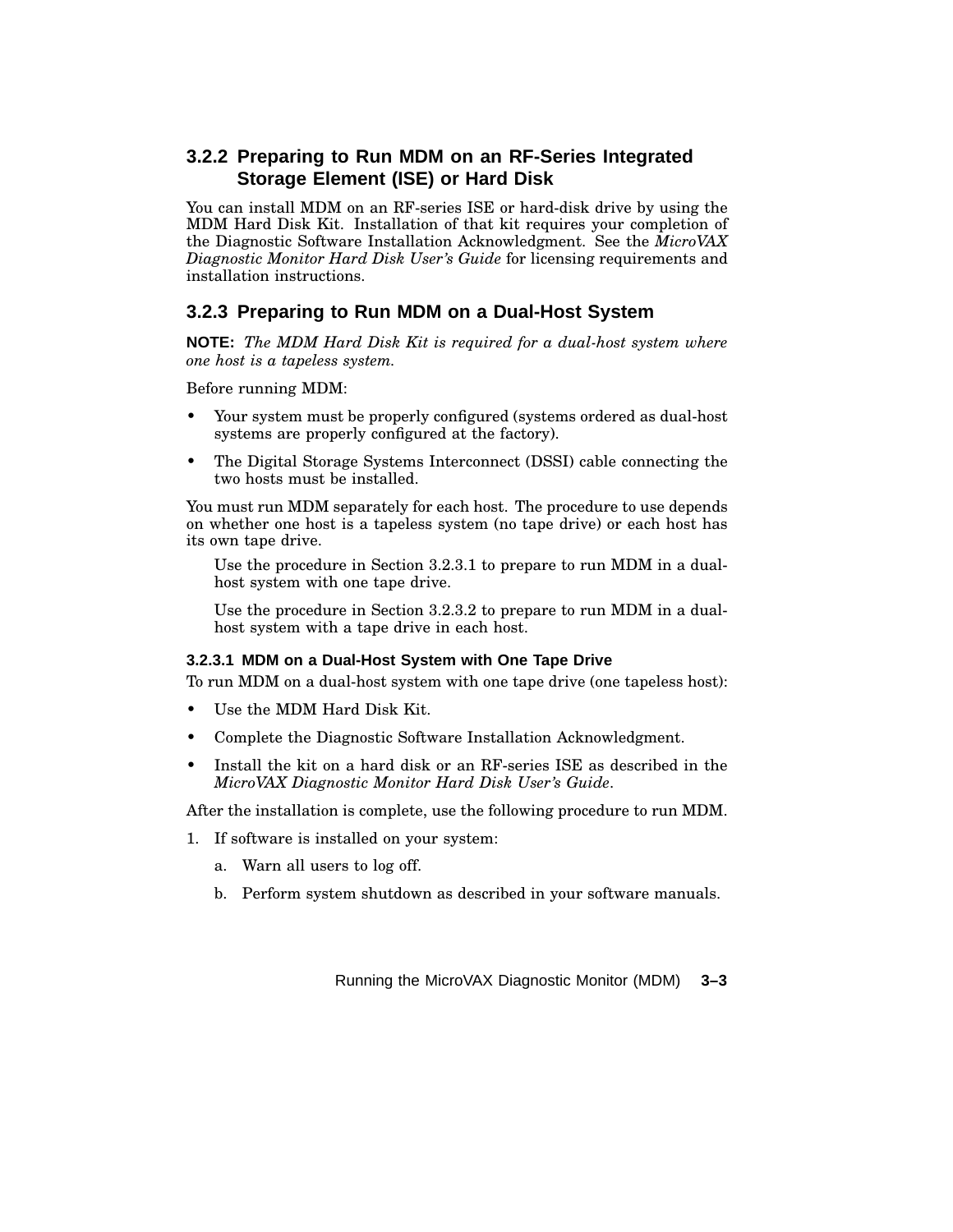- 2. Set the Break Enable/Disable switch on the host to be tested to enable (up).
- 3. Insert a blank tape cartridge into the tape drive and lock it in place.
- 4. Restart the host to be tested.
- 5. Enter one of these commands, where n is the unit number of the disk containing the Hard Disk Kit and x is the controller port letter.

BOOT/100 DIAn (CPU-based DSSI)

BOOT/100 DUxn (KFQSA adapter or KDA50 controller)

The system prompts for the boot file name by displaying Bootfile:

6. Enter one of these file names.

[SYS0.SYSEXE]MDMSHA.SYS (CPU-based DSSI)

[SYS0.SYSEXE]MDM.SYS (KFQSA adapter or KDA50 controller)

Then press Return to continue booting.

- 7. Run MDM as described in Section 3.3.
- 8. After you complete the tests on the first host:
	- a. Make sure the Break Enable/Disable switch is set to enable (up) and press the Restart button on that host.
	- b. After the countdown completes and the >>> prompt displays, boot MDM from the second host using the procedure described in steps 2 through 6.
	- c. Run MDM as you did for the first host.

#### **3.2.3.2 MDM on a Dual-Host System with Two Tape Drives**

To run MDM on a dual-host system with two tape drives:

**NOTE:** *You can also use the MDM Hard Disk Kit as described in the previous section.*

- 1. If software is installed on your system:
	- a. Warn all users to log off.
	- b. Perform system shutdown as described in your software manuals.
- 2. Set the Break Enable/Disable switch on the host to be tested to enable (up).

**3–4** VAX 4000 Model 300 Troubleshooting and Diagnostics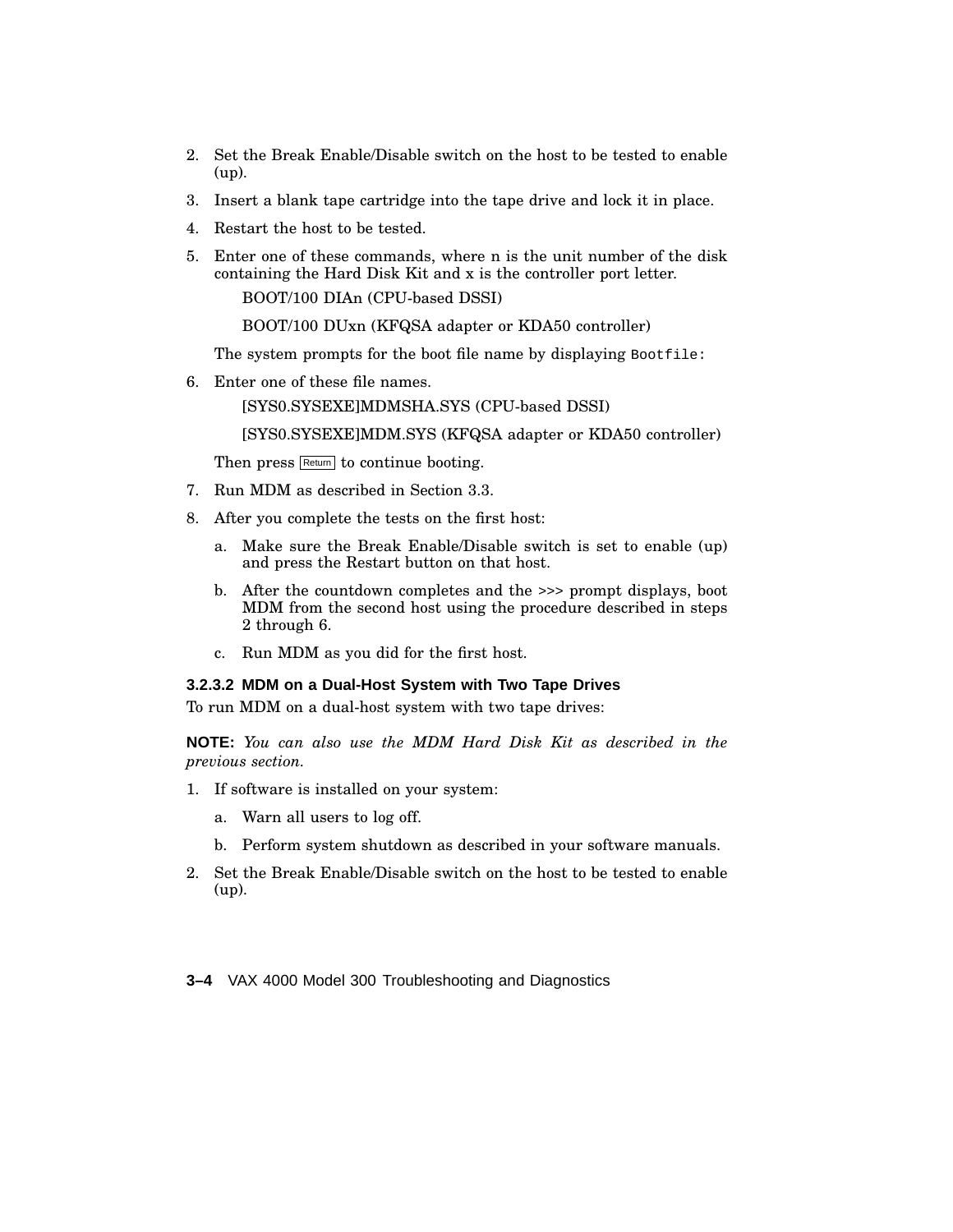- 3. Insert the tape cartridge containing MDM into the tape drive and lock it in place.
- 4. Restart the host to be tested.
- 5. After the self-test countdown completes and the >>> prompt displays, enter the command BOOT MUx0, where x is the controller port letter, to load MDM from the tape.
- 6. Run MDM as described in Section 3.3.
- 7. After you complete the tests on the first host:
	- a. Remove the tape cartridge, by following the procedure described in your *Operation* manual, and press the Restart button on that host.
	- b. After the self-test countdown completes and the >>> prompt displays, insert the tape cartridge into the tape drive in the second host and lock it in place.
	- c. Enter the command BOOT MUx0, where x is the controller port letter, to boot the tape.
	- d. Run MDM as you did for the first host.

### **3.3 Starting MDM**

You must start MDM differently for different media:

If you are booting MDM from a tape drive, read Section 3.3.1.

If you are booting MDM from an RRD-series disc drive, read Section 3.3.2.

If you are booting MDM from a hard disk or an RF-series ISE, refer to the *MicroVAX Diagnostic Monitor Hard Disk User's Guide*.

**CAUTION:** *Unless instructed to do so, do not change any settings or manipulate devices while the tests are running. MDM interprets any change of state as an error.*

#### **3.3.1 Tape Drive Instructions**

Before you run MDM, be sure you understand the instructions in your *Operation* manual for using the tape drive.

MDM runs the same way whether or not system software is loaded.

• You can boot MDM manually from a TF85, TK50 or TK70 tape drive (Section 3.3.1.1).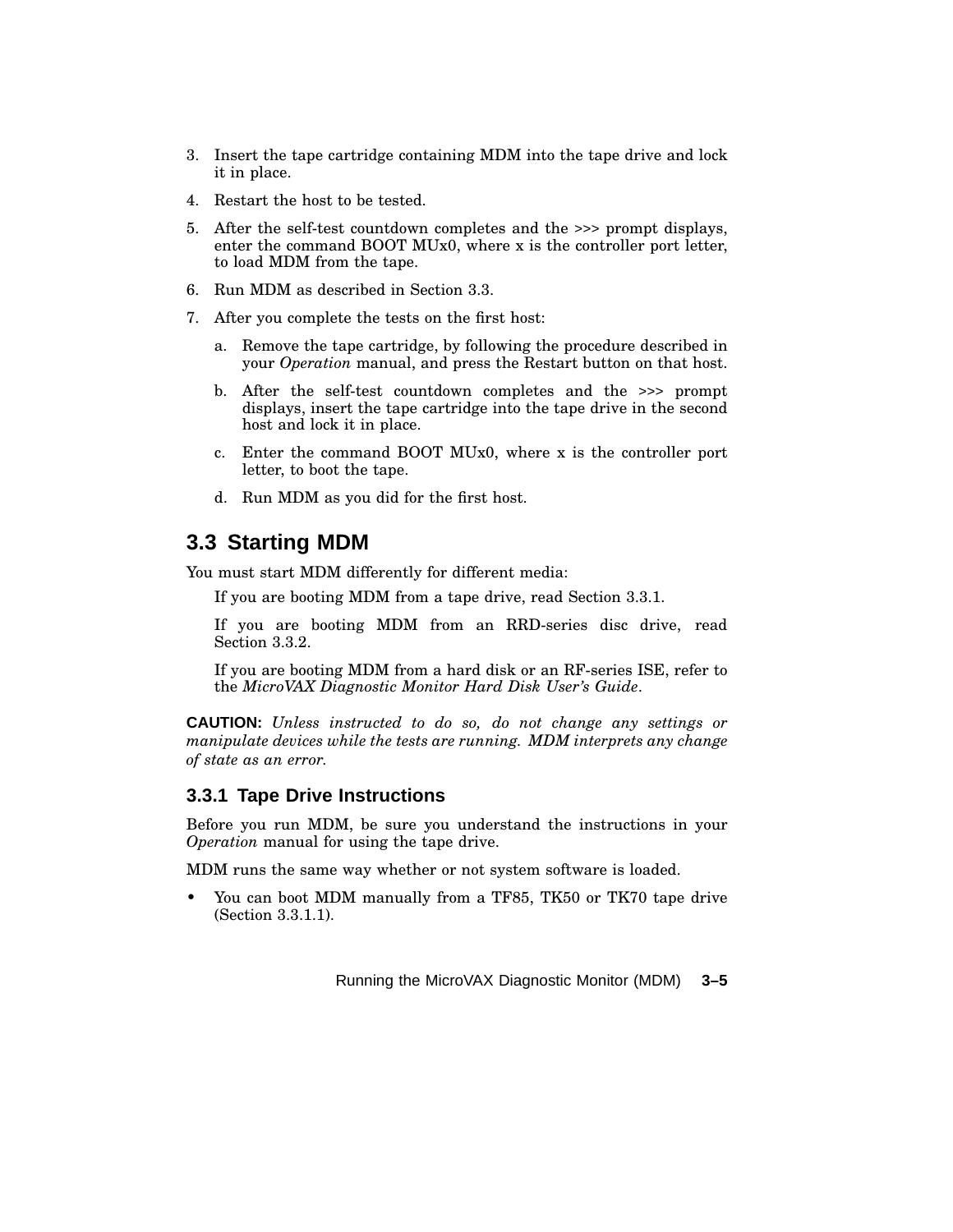• You can use the autoboot feature to boot MDM only from a TK50 or TK70 tape drive (Section 3.3.1.2).

**NOTE:** *If your system is part of a local area network (LAN), you can reduce the time required to load MDM by obtaining the MicroVAX Ethernet Server Customer Diagnostics Kit. That kit lets you install MDM on a host system and downline load MDM to other systems that are part of the LAN, using the DECnet/Ethernet network facilities.*

#### **3.3.1.1 Booting MDM Manually**

Use this procedure to boot MDM from a TF85, TK50 or TK70 tape drive.

- 1. If software is installed on your system:
	- a. Warn all users to log off.
	- b. Perform system shutdown as described in your software manuals.
- 2. Make sure the Write-Protect switch on the tape cartridge is in the writeprotect position.
- 3. If your system contains software, write-protect all disk drives and RFseries ISEs.
- 4. Move the Break Enable/Disable switch to enable (up).
- 5. Restart the system.
- 6. After the green light on the tape drive glows steadily (orange and yellow lights go out), insert the tape cartridge containing MDM into the tape drive and lock it in place.
- 7. Tell your system to load MDM from the tape cartridge:

For a TK50 or TK70 tape drive, enter the command BOOT MUx0, where x is the controller port letter.

For a TF85 tape drive, enter the command BOOT/100 MIx0, where x is the controller port letter. Then, when your system displays Bootfile:, enter [SYS0.SYSEXE]MDM.SYS (the boot file name).

Loading MDM takes several minutes. A green light on a TK50 drive or a yellow light on a TK70 or TF85 drive blinks while loading occurs. Section 3.4 describes the display you see after loading completes.

8. After loading completes, make sure all RF-series ISEs are on line.

**3–6** VAX 4000 Model 300 Troubleshooting and Diagnostics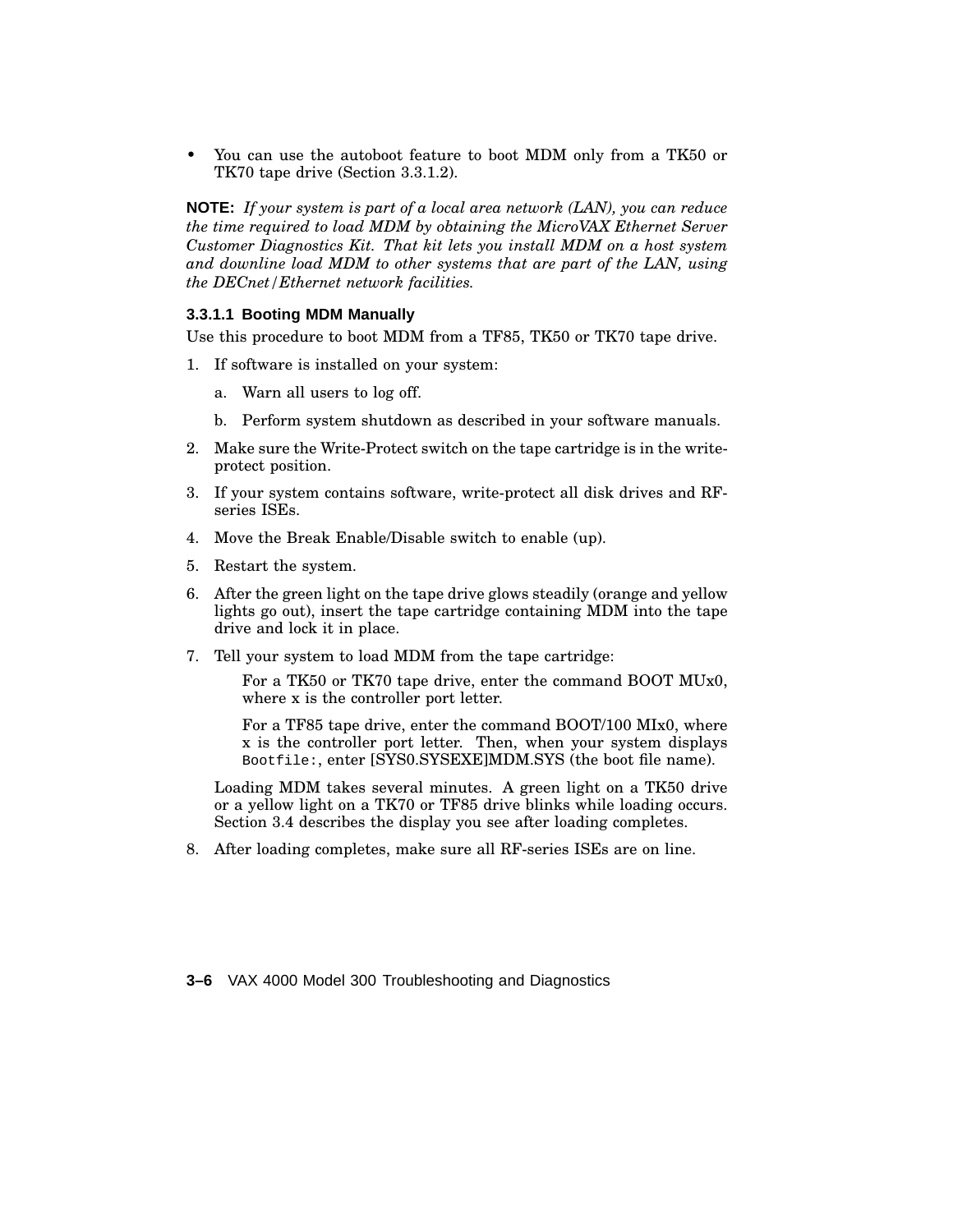#### **3.3.1.2 Booting MDM Automatically**

Use this procedure to boot MDM from a TK50 or TK70 tape drive. Do not use this procedure for a TF85 tape drive.

- 1. If software is installed on your system:
	- a. Warn all users to log off.
	- b. Perform system shutdown as described in your software manuals.
- 2. Enter the command SET BOOT MUx0, where x is the controller port letter.
- 3. Make sure the Write-Protect switch on the tape cartridge is in the writeprotect position.
- 4. Remove any removable disks, and place all fixed-disk drives and RFseries ISEs off line.
- 5. Write-protect all disk drives and RF-series ISEs.
- 6. Turn off your system.
- 7. Set the Break Enable/Disable switch to disable (down).
- 8. Turn on your system.
- 9. After the green light on the tape drive glows steadily, insert the tape cartridge containing MDM into the drive and lock it in place.

Loading MDM takes several minutes. A green light on a TK50 drive or a yellow light on a TK70 drive blinks while loading occurs. Section 3.4 describes the display you see after loading completes.

10. After loading completes, make sure all RF-series ISEs are on line.

#### **3.3.2 RRD-Series Disc Instructions**

If you are using an RRD-series disc drive connected to a KZQSA adapter or KRQ50 controller, use the following procedure to boot MDM.

- 1. If software is installed on your system:
	- a. Warn all users to log off.
	- b. Perform system shutdown as described in your software manuals.
- 2. Place all hard-disk drives and RF-series ISEs off line.
- 3. Turn off your system.
- 4. Set the Break Enable/Disable switch to disable (down).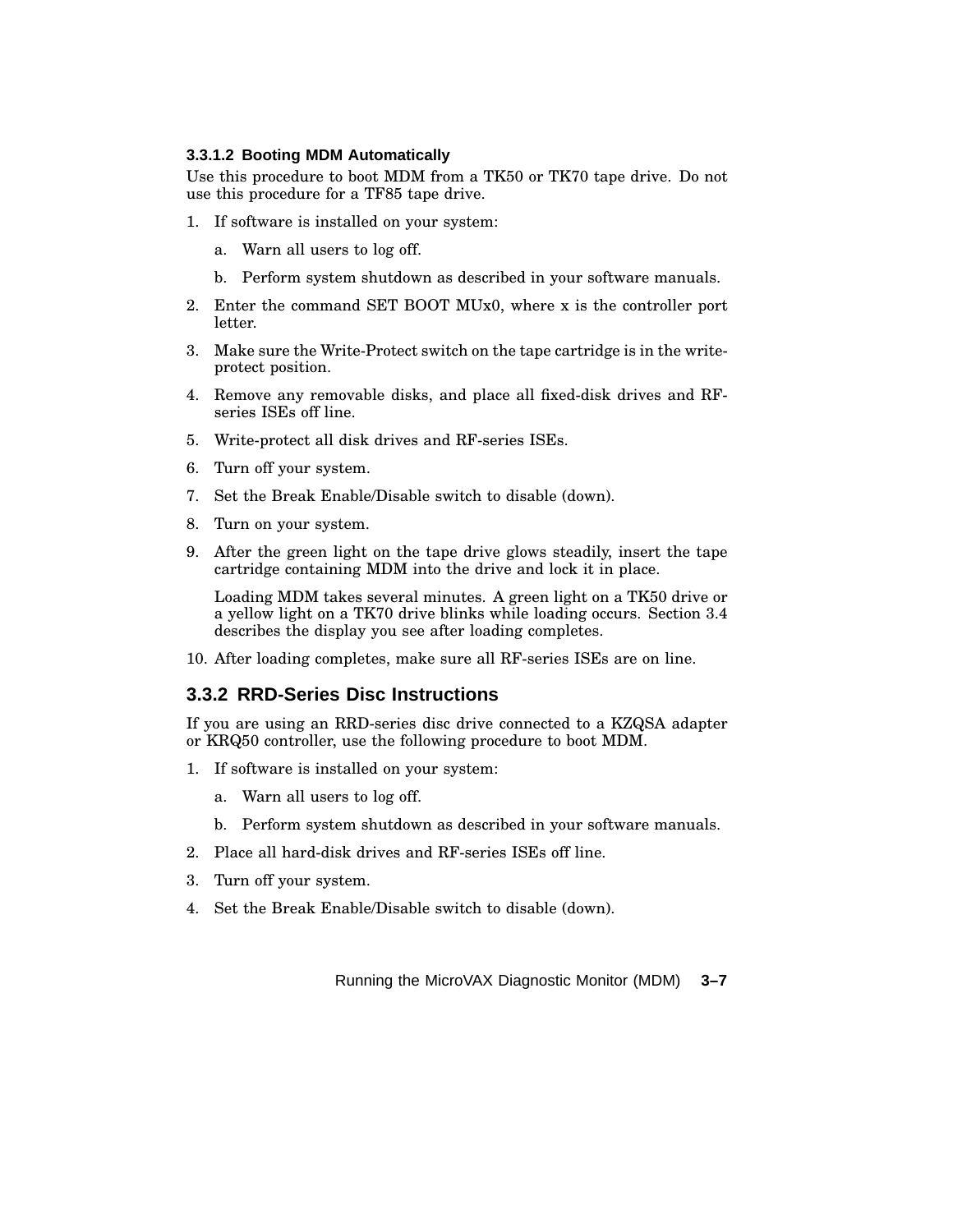- 5. Turn on your system (and the disc drive).
- 6. Insert the disc caddy into the disc drive:
	- a. Remove the disc from its package.
	- b. Insert the disc into the caddy.
	- c. Insert the caddy into the drive slot:

For an RRD40 drive, push the caddy in until it stops. Then withdraw the caddy. The disc remains in the drive.

For another RRD-series drive, the caddy stays in the drive. Do not remove it.

7. Tell your system to load MDM from the disc:

For a KZQSA adapter, enter the command BOOT DKxn, where x is the adapter port letter and n is the drive unit number.

For a KRQ50 controller, enter the command BOOT/100 DUxn, where x is the controller port letter and n is the drive unit number. Then, when your system displays Bootfile:, enter [SYS0.SYSEXE]MDMCD.SYS (the boot file name).

Loading MDM takes several minutes. Section 3.4 describes the display you see after loading completes.

8. After loading completes, place all hard disks and RF-series ISEs on line.

# **3.4 MDM Introductory Display**

After MDM is loaded, the introductory display appears. Make sure the date and time in that display are correct.

- If the date and time are correct, press  $R_{\text{return}}$  to continue.
- If the date and time are not correct, type the correct date and time using the format shown in the display. For example, enter 10–JUN– 1991 02:30 and press Return to continue.

The Main Menu appears. Section 3.5 describes the options on that menu.

**3–8** VAX 4000 Model 300 Troubleshooting and Diagnostics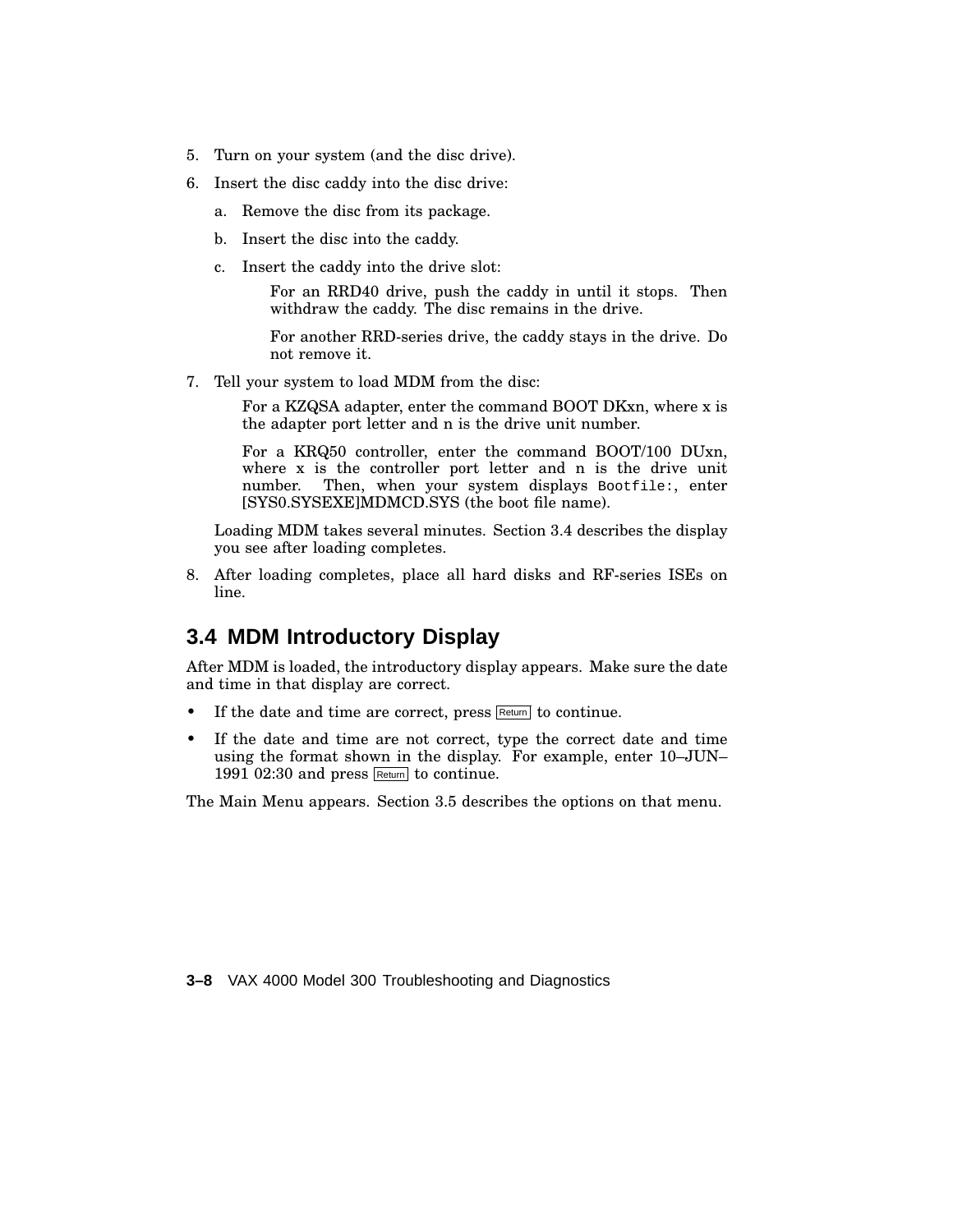# **3.5 Main Menu Options**

The Main Menu provides six options as shown in Figure 3–1.

#### **Figure 3–1: Main Menu**

MAIN MENU Release nnn Version xx.xx - Test the System - Display System Configuration and Devices - Display the System Utilities Menu - Display the Service Menu - Display the Connect/Ignore Menu - Select Single Device Tests Type the number; then press the RETURN key.

**NOTE:** *The MDM release and version numbers are represented by nnn and xx.xx in the displays provided throughout this chapter.*

Select an option by typing its number and  $R_{\text{return}}$ .

The next six sections describe the options on the Main Menu.

#### **3.5.1 Test the System Option**

The Test the System option tests the devices it sees in your system and how they work together. You can select this option at any time without jeopardizing data.

After you select this option, the diagnostics are prepared for testing. If this is the first option you selected, the diagnostics are loaded. Loading takes several minutes. After loading completes, you are prompted to press Return.

After you press  $\overline{\text{Return}}$ , an explanation of the testing procedures appears.

When you are ready to begin the test, press  $R_{\text{return}}$ . Your system displays Begin Device Tests.

As each device passes the test, it is listed on your terminal screen.

**NOTE:** *Because of the similarity of some communication options, MDM sees them as the same device. A CXA16 and CXB16 appear the same to MDM. A generic device name, DH–CX0, is listed for such options, and the last letter*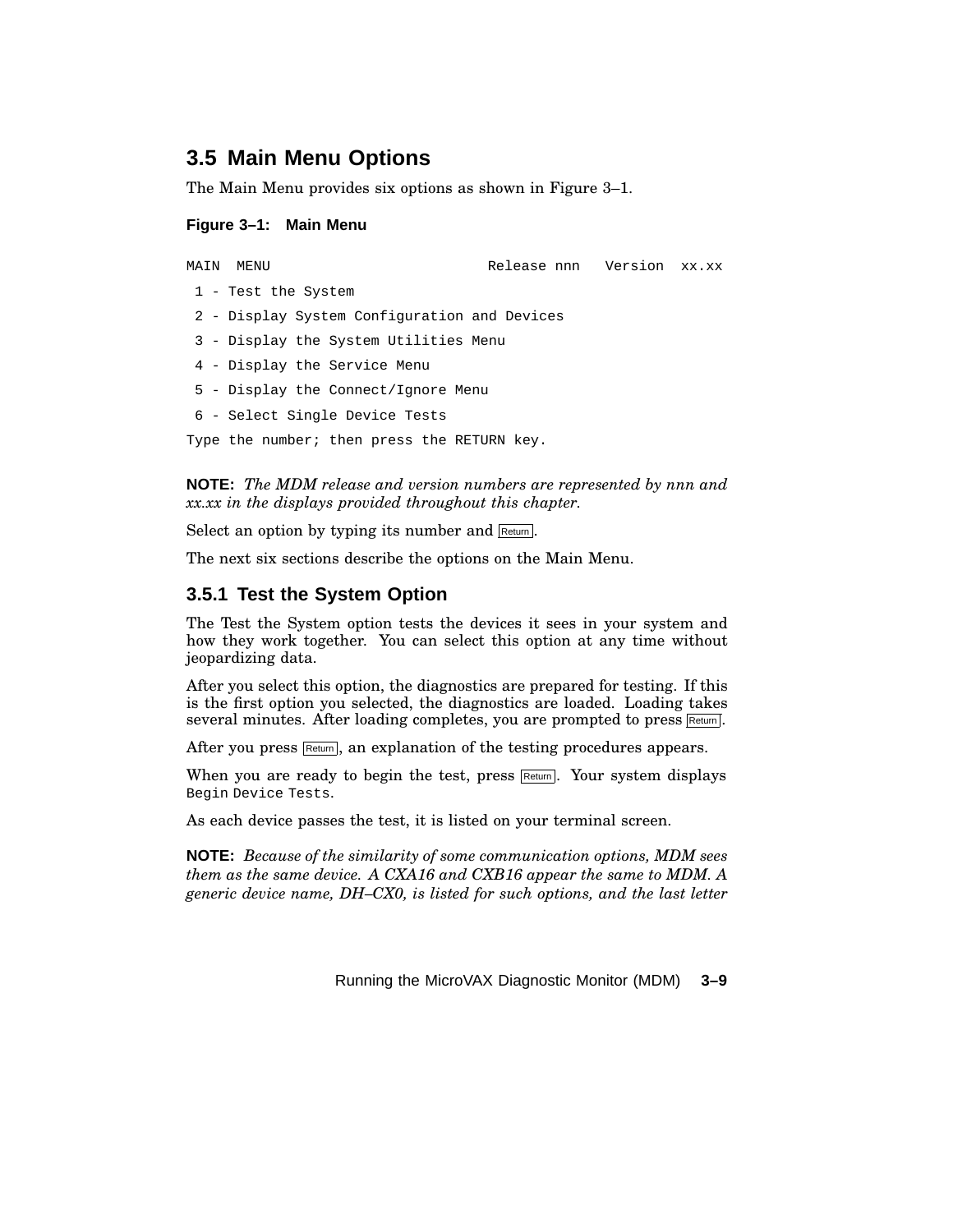*in each name shows the difference. For example, DH–CX0A indicates one option, DH–CX0B a second, and so forth.*

If a device fails the test, you receive a failure message which identifies:

The device tested

When the failure occurred

The field-replaceable unit (FRU)

Copy the failure message and report it to your Digital service representative.

Figure 3–2 shows an example of an unsuccessful test.

#### **Figure 3–2: Example of an Unsuccessful Test**

BEGIN FUNCTIONAL TEST

Device Result SGCA ................ FAILURE DETECTED A failure was detected while testing the OPTION: SGCA Ethernet controller The Field Replaceable Unit (FRU) identified is the: Ethernet controller

If your system has serious problems, the following message appears.

All devices disabled, no tests run.

Report that message to your Digital service representative.

After a failure message appears, the testing stops.

After all devices pass the first part of the test, the exerciser tests begin. Those tests take about 4 minutes and test how the devices work together. If the devices pass, you receive a success message.

At the end of the tests, press Return to the Main Menu.

From the Main Menu you can exit MDM as described in Section 3.6 or you can select one of the other options.

**3–10** VAX 4000 Model 300 Troubleshooting and Diagnostics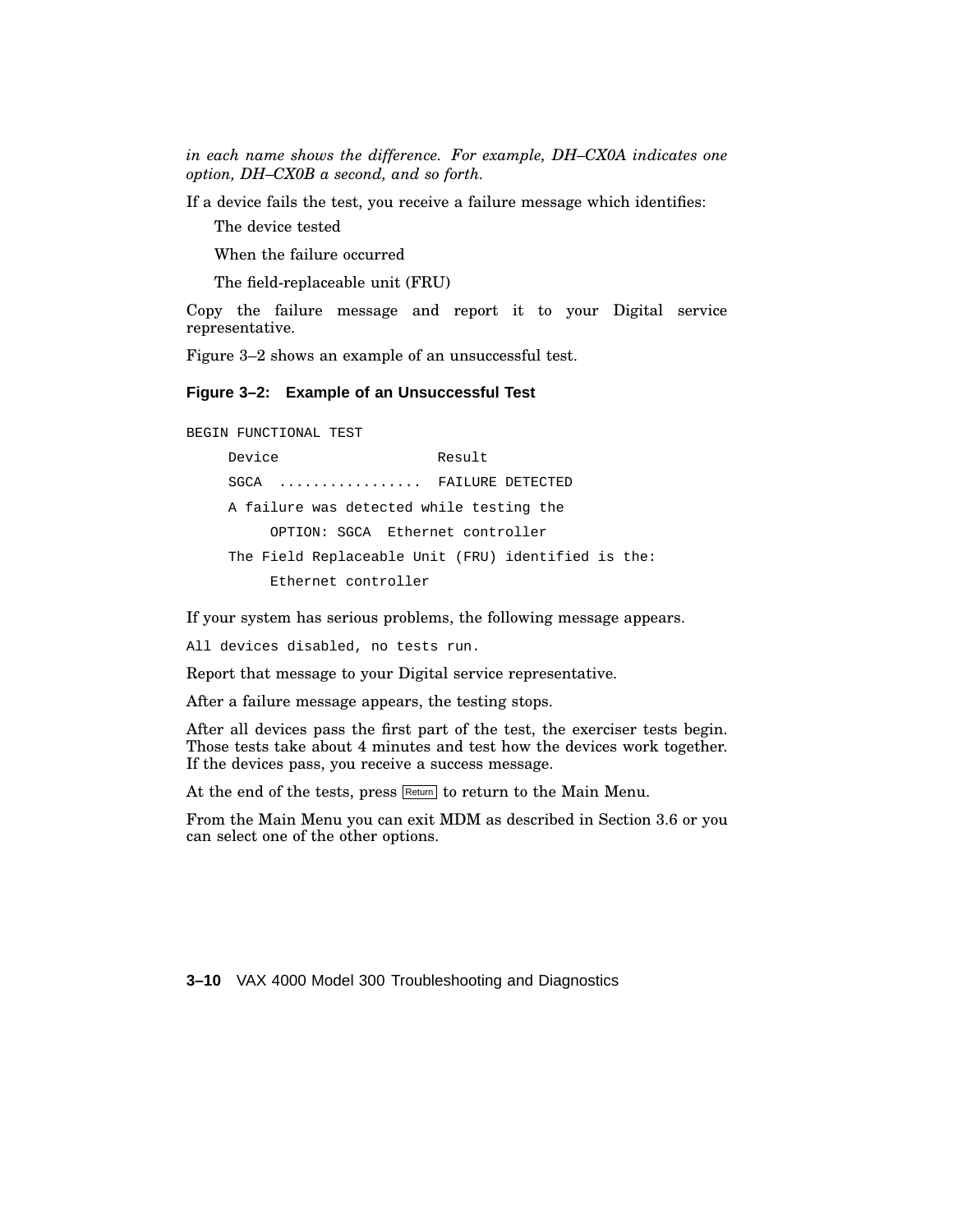#### **3.5.2 Display System Configuration and Devices Option**

The Display System Configuration and Devices option identifies devices recognized by MDM.

After you select this option, the diagnostics are prepared for testing. If this is the first option you selected, the diagnostics are loaded. Loading takes several minutes. After loading completes, you are prompted to press Return.

After you press  $F<sub>etum</sub>$ , the configuration is displayed. Figure 3-3 shows a system configuration and devices display.

#### **Figure 3–3: System Configuration and Devices Display**

MAIN MENU Release nnn Version xx.xx SYSTEM CONFIGURATION AND DEVICES CPUA ... MicroVAX CPU KA670-AA MC=02 FW=2.6 MEMA ... MicroVAX memory system 16 Megabytes. 65536 Pages. MS650 ... 16MB memory module PDIA ... SHAC DSSI Subsystem SHAC Ver. x.x RF71 ... Unit #0, Dssi Disk, Online RF71 ... Unit #1, Dssi Disk, Online SGCA ... Second Generation Ethernet Controller SGEC No Dg TKA ... Diagnostic not loaded. Press the RETURN key to return to the previous menu. >

Up to two lines of information are provided for each device:

One line lists the name of the device and gives a brief description.

A second line may indicate the revision level of the device.

The revision level can refer to hardware or microcode. For example, the KA670 CPU described in Figure 3–3 is at revision 2 for microcode (MC=02).

Besides the general information listed for each device, more information for specific devices may be given. Some examples:

- CPUA Type of CPU, presence of a floating-point unit
- MEMA Total amount of memory in megabytes and pages, number and type of memory modules
- KFQSA Type of DSSI device and its unit number for each ISE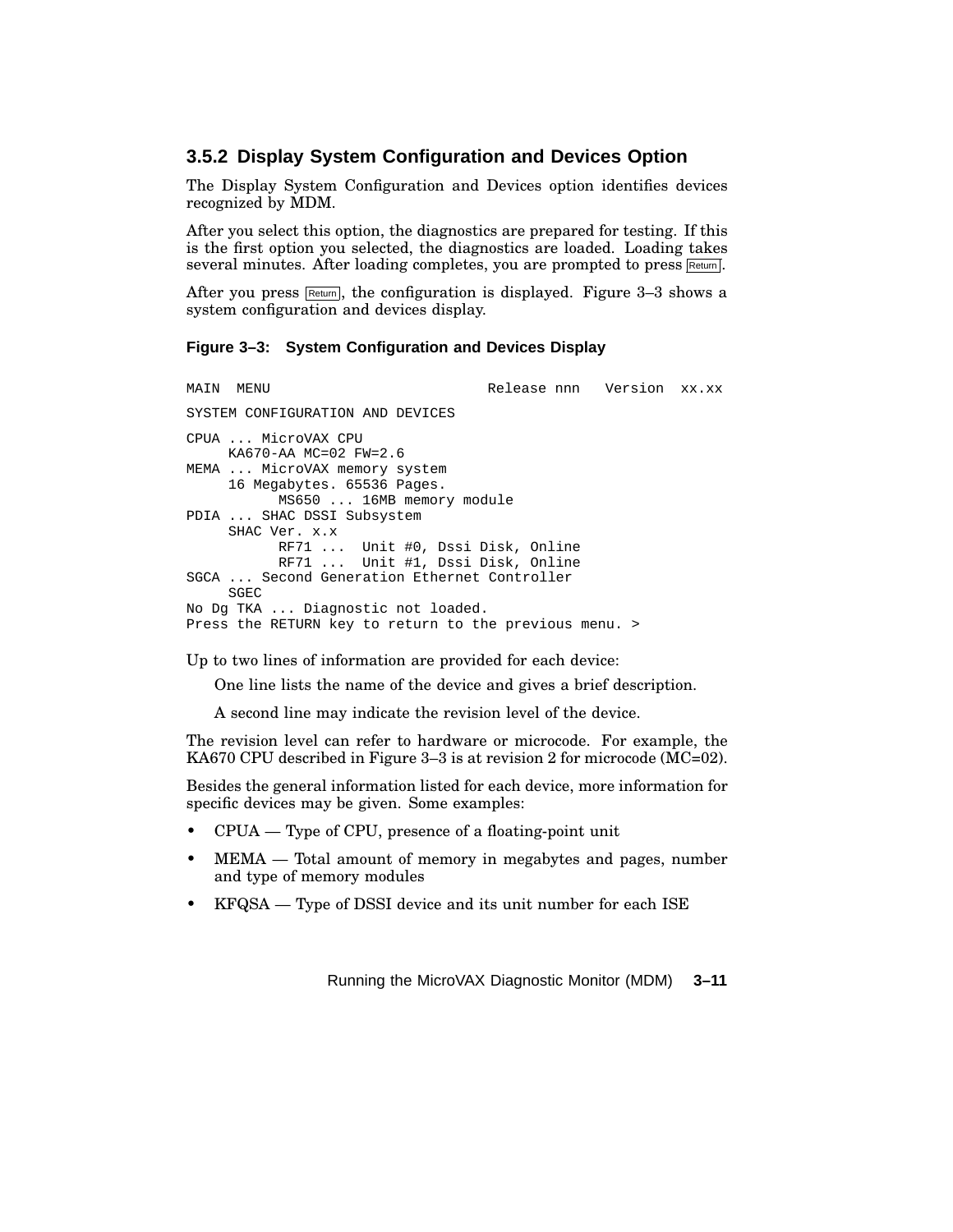- KDA50 Unit number, drive type, controller revision number
- PDIA DSSI adapter, embedded in KA670 CPU
- DESQA Ethernet station address
- SGCA On-board Ethernet controller, embedded in KA670 CPU
- PD1B DSSI adapter for Bus 1, embedded in KA670 CPU
- Communication devices Type of device and whether it has modem control

In addition to showing information about testable device options, MDM displays messages indicating the presence of nontestable system devices. If a device is in your system but is not listed in the System Configuration and Devices display, one of the following two messages can indicate the reason.

No Dg xxx ... Diagnostic not loaded

MDM displays a  $NQ$  Dq (no diagnostic) message for each nontestable Digital device in your system, where xxx indicates the device. For example, if MDM cannot find the TK70 tape drive diagnostic, the message No Dg TKA is displayed. TKA indicates that the device is a TK tape drive. Such a message can appear when:

The medium is not installed properly.

The diagnostic is not on the medium.

Unknown ... Diagnostic not loaded

The Unknown (unknown device) message indicates that a device not recognized by MDM is attached to your system. That message appears when:

A device is configured to a nonstandard CSR address.

A Digital device that has no diagnostic is attached to your system. That can occur if a device not supported on your system is attached.

A non-Digital device is attached to your system.

After all devices are listed, you can return to the Main Menu by pressing Return .

From the Main Menu you can exit MDM as described in Section 3.6 or you can select one of the other options.

**3–12** VAX 4000 Model 300 Troubleshooting and Diagnostics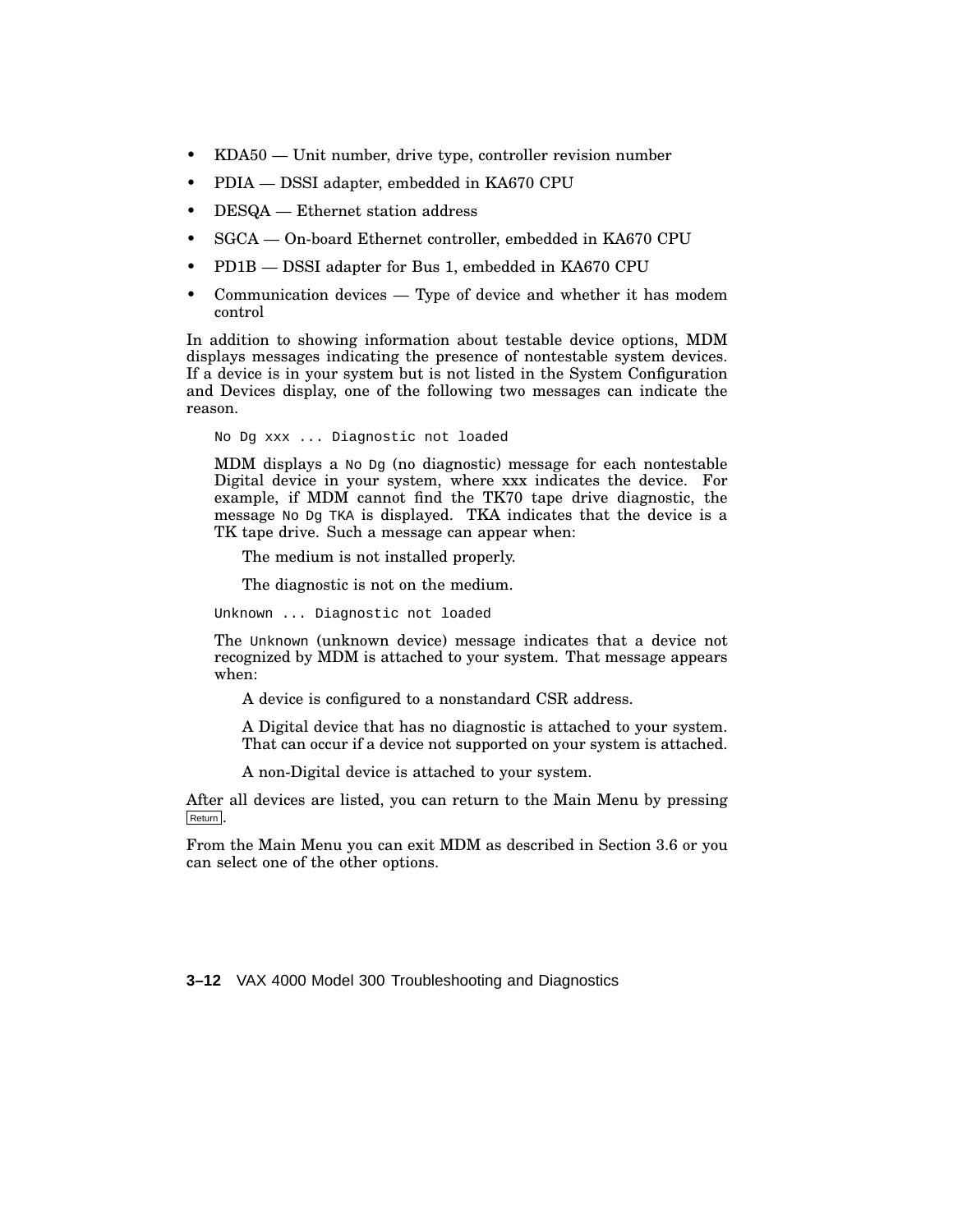#### **3.5.3 Display the System Utilities Menu Option**

The Display the System Utilities Menu option displays the System Utilities Menu. If system utilities in addition to the IOADDRES function are available on your system, they are listed on that menu.

After you select this option, the diagnostics are prepared for testing. If this is the first option you selected, the diagnostics are loaded. Loading takes several minutes. After loading completes, you are prompted to press Return.

After you press  $\overline{\mathsf{Return}}$ , the System Utilities Menu appears. Figure 3–4 shows that menu for a system with two RRD-series drives.

#### **Figure 3–4: System Utilities Menu**

MAIN MENU SYSTEM UTILITIES Utility selections are: 1 - IOADDRES 2 - RRAA - Update drive unit number for RRD40 controller A. 3 - RRAB - Update drive unit number for RRD40 controller B.

**NOTE:** *If your system does not have an RRD-series drive connected to a KRQ50 controller, only one function, IOADDRES, is available.*

Select a function by typing its number and Return.

#### **3.5.3.1 IOADDRES Function**

**NOTE:** *The IOADDRES function is for users of Industrial VAX systems. It is described in the Industrial VAX troubleshooting manual.*

The IOADDRES function gives you a list of standard CSR addresses and interrupt vectors that MDM uses in testing devices. The first available CSR and interrupt vector for configuring devices with a nonstandard address is also given. IOADDRES does not look at devices on the bus; it lists devices supported by Digital Customer Services.

The devices in your system were configured at the factory. Any new devices added to your system should be configured by a Digital service representative.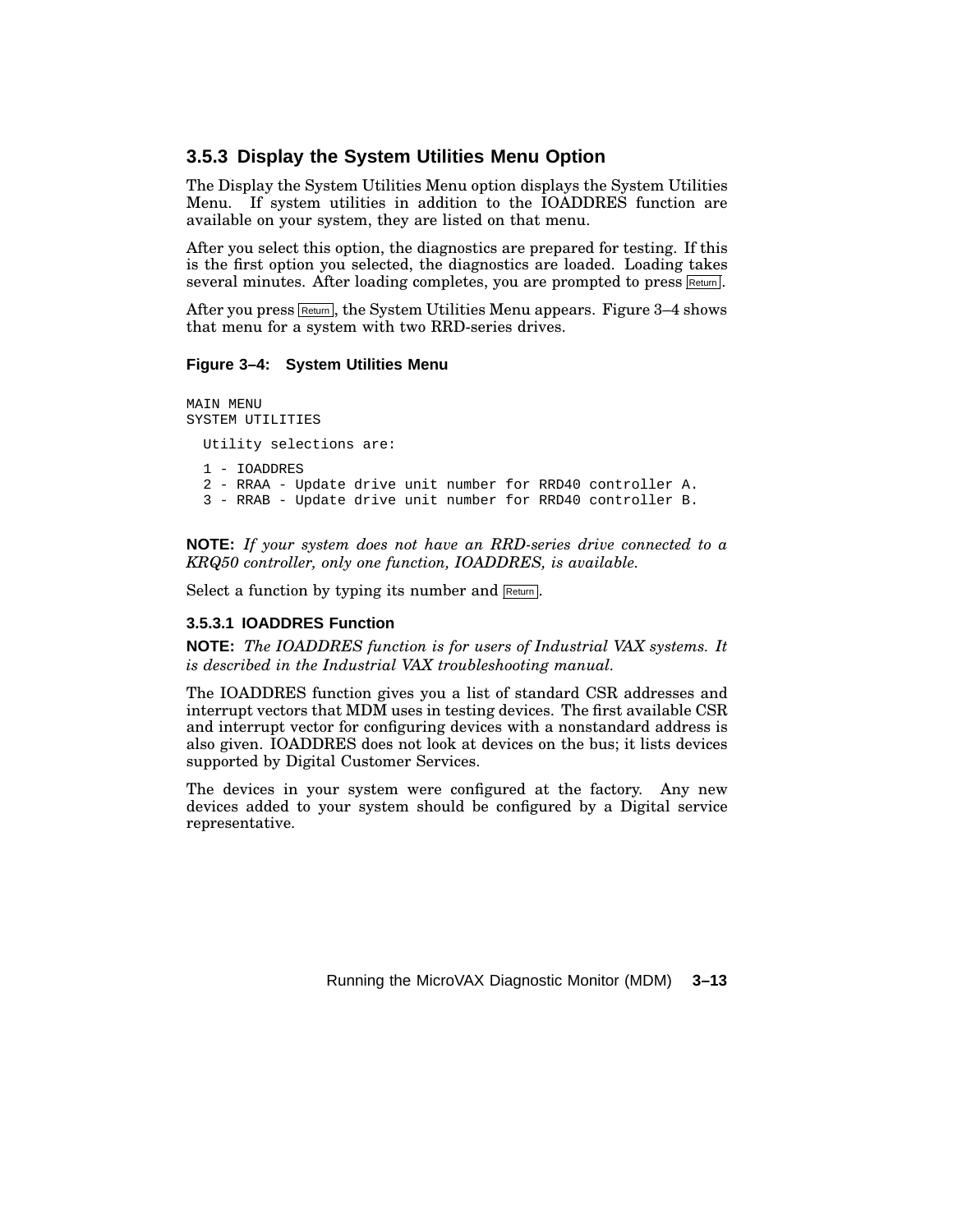#### **3.5.3.2 Update Drive Unit Number for RRD-Series Function**

The Update Drive Unit Number function lets you update the unit number for an RRD-series disc drive connected to a KRQ50 controller. Refer to the appropriate RRD-series disc drive owner's manual for instructions.

### **3.5.4 Display the Service Menu Option**

The Display the Service Menu option is available only if you purchased the MicroVAX Maintenance Kit. That kit contains service diagnostics and the system maintenance guide.

**CAUTION:** *Only qualified service personnel should use the MicroVAX Maintenance Kit.*

### **3.5.5 Display the Connect/Ignore Menu Option**

**NOTE:** *The Connect/Ignore Menu is for users of Industrial VAX systems. Its options are described in the Industrial VAX troubleshooting manual.*

The Display the Connect/Ignore Menu option lets you customize MDM diagnostics. You can load your own diagnostics on a device, as well as load MDM diagnostics on a device with a nonstandard CSR address and interrupt vector.

See the *Industrial VAX Troubleshooting* manual; use this option with caution.

#### **3.5.6 Select Single Device Tests Option**

The Select Single Device Tests option lets you run tests for a single device.

- A functional test is performed on the device circuits.
- An exerciser test ensures that the device works properly.

After you select this option, the diagnostics are prepared for testing. If this is the first option you selected, the diagnostics are loaded. Loading takes several minutes. After loading completes, you are prompted to press Return.

After you press  $Retum$ , a list of the devices in your system is displayed. Figure 3–5 shows an example of such a display.

**3–14** VAX 4000 Model 300 Troubleshooting and Diagnostics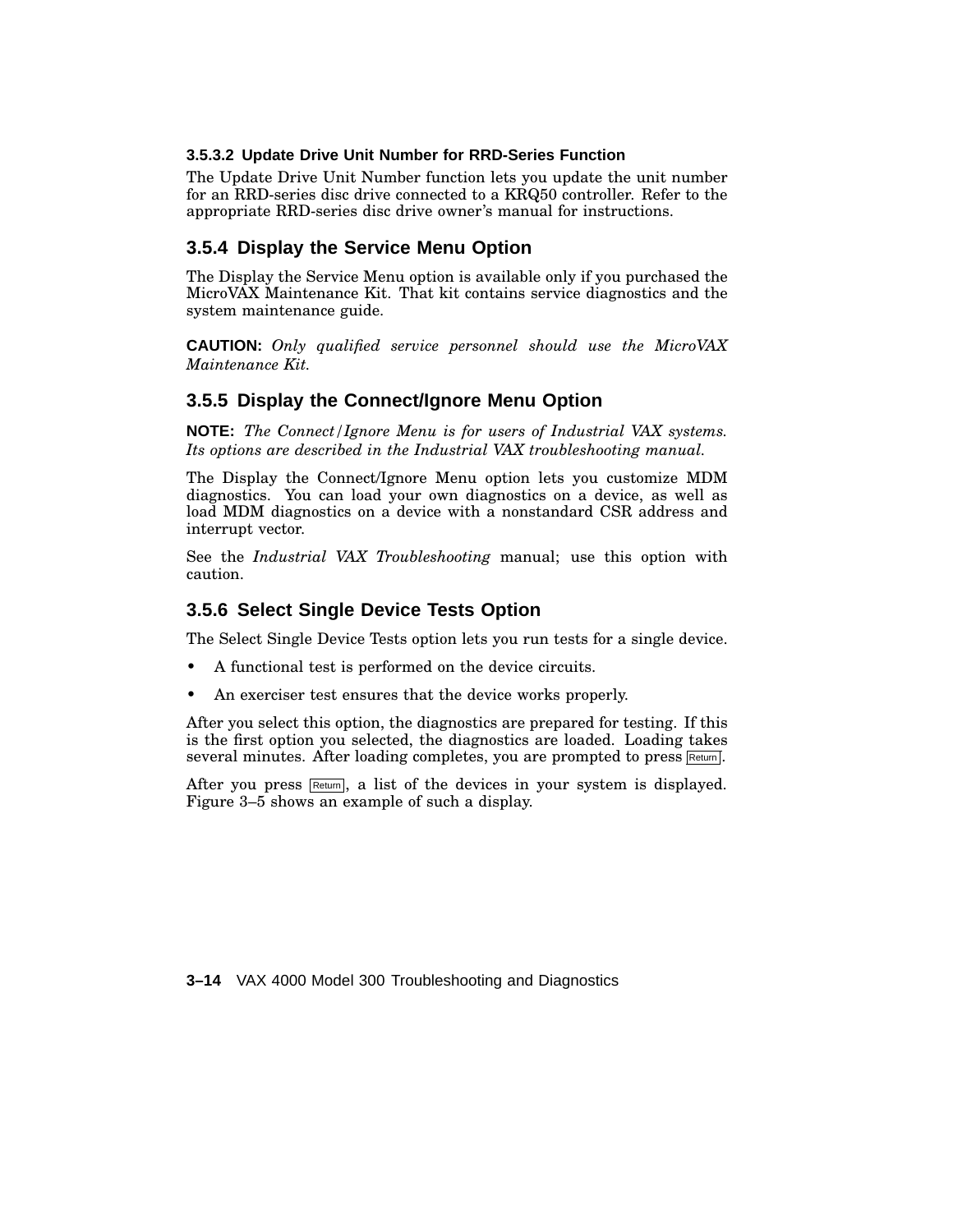**Figure 3–5: Select Single Device Test Menu**

MAIN MENU Release nnn Version xx.xx SELECT SINGLE DEVICE TEST Select the device number to be tested. The functional tests will be run followed by the exercisers for 4 minutes. 1 - CPUA - MicroVAX CPU 2 - MEMA - MicroVAX memory system 3 - PDIA - SHAC DSSI Subsystem 4 - SGCA - Second Generation Ethernet Controller 5 - No Dg TKA - Diagnostic not loaded.

Type the number; then press the RETURN key, or type 0 and press the RETURN key to return to the Main Menu. >

**NOTE:** *Because of the similarity of some communication options, MDM sees them as the same device. A CXA16 and CXB16 appear the same to MDM. A generic device name, DH–CX0, is listed for such options, and the last letter in each name shows the difference. For example, DH–CX0A indicates one option, DH–CX0B a second, and so forth.*

Select a device for testing by typing its number and Return.

After you press  $Retum$ , your system configures the device diagnostics and testing begins. If the device passes the functional test, a message to that effect appears and the exerciser test begins. The exerciser test runs for approximately 4 minutes.

Figure 3–6 shows an example of a successful test.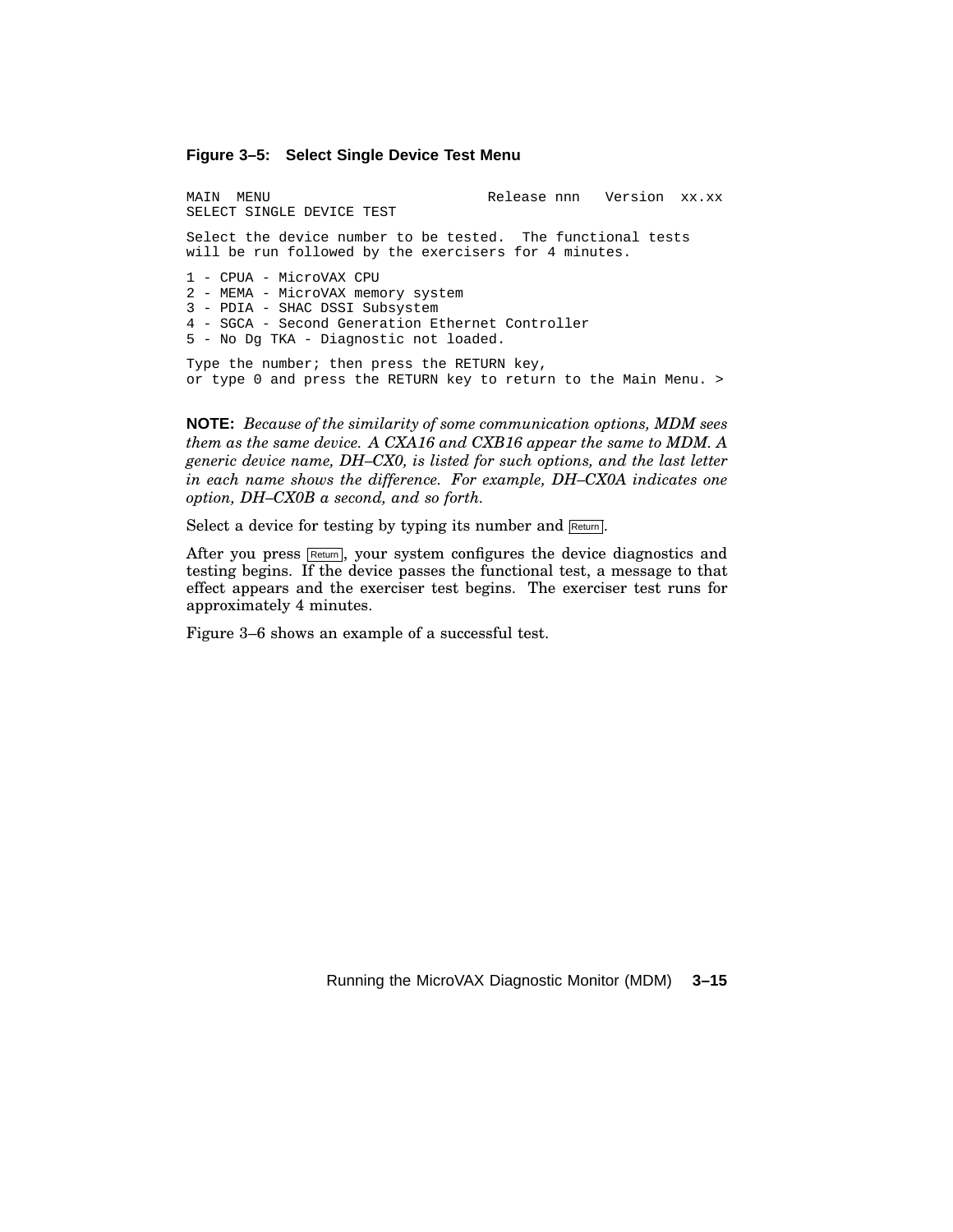#### **Figure 3–6: Example of a Successful Test**

BEGIN FUNCTIONAL TEST Device Result CPUA ................... PASSED BEGIN EXERCISER TEST Results are reported at the end of the testing. SINGLE DEVICE TEST PASSED

If a device fails the test, you receive a failure message which identifies:

The device tested

When the failure occurred

The field-replaceable unit (FRU)

Copy the failure message and report it to your Digital service representative.

Figure 3–7 shows an example of an unsuccessful test.

#### **Figure 3–7: Example of an Unsuccessful Test**

```
BEGIN FUNCTIONAL TEST
```
Device Result SGCA ................ FAILURE DETECTED A failure was detected while testing the OPTION: SGCA Ethernet controller The Field Replaceable Unit (FRU) identified is the: Ethernet controller

After a failure message appears, the testing stops.

Press **Return** to return to the Select Single Device Test menu for more testing.

To exit MDM, press **Break** or the Restart button.

**3–16** VAX 4000 Model 300 Troubleshooting and Diagnostics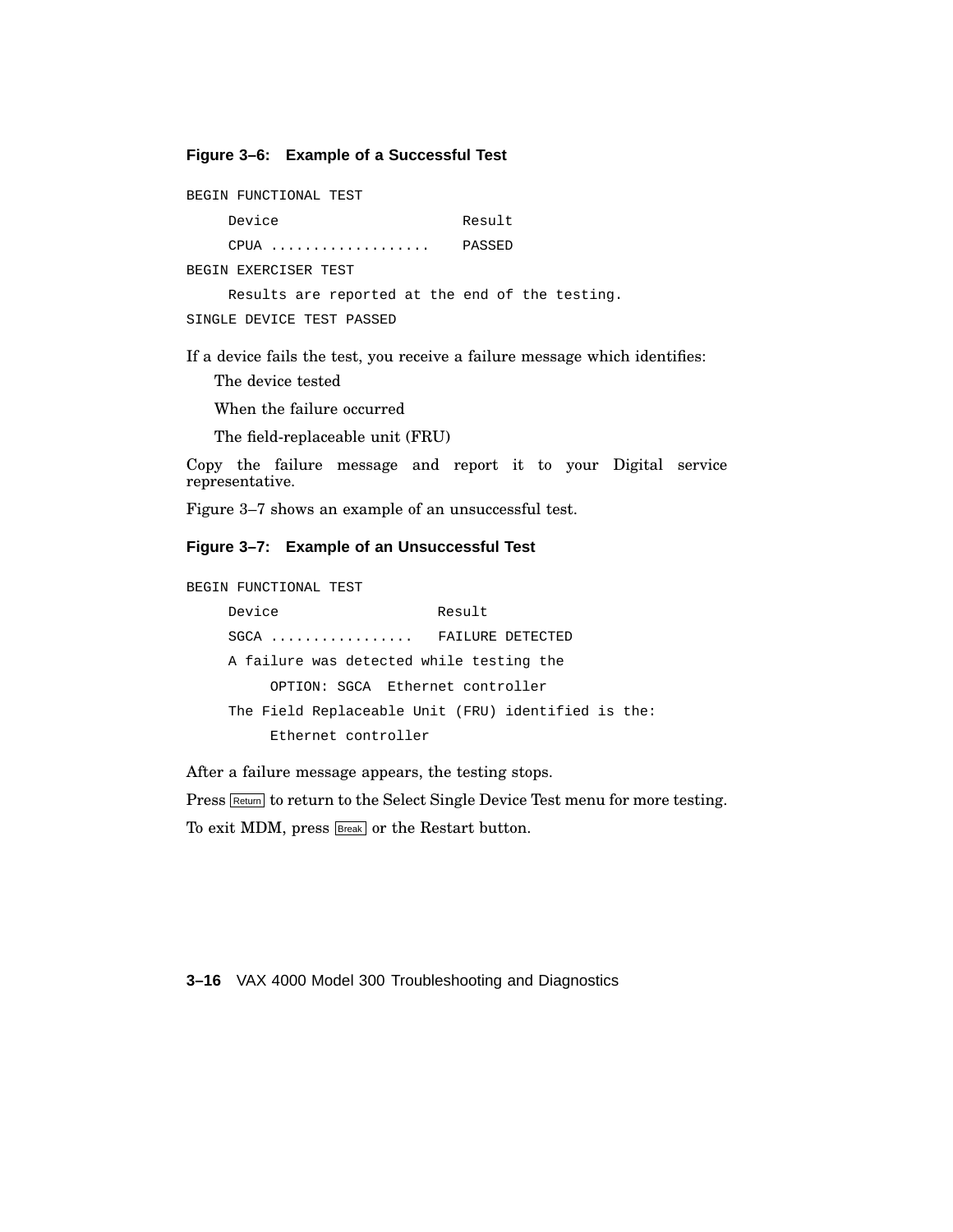# **3.6 Exiting MDM**

Exit MDM in one of the following ways.

- Press **Break**.
- Press and then release the Halt button.
- Press the Restart button.

Remove the tape cartridge as described in your *Operation* manual.

If you ran MDM on a new system, you are ready to install your software. Set the Write-Protect button to write-enable and then follow the instructions in your software manuals.

If you ran MDM on a system containing software, you must reboot that software.

You can reboot your system software in one of two ways:

• At the console mode prompt (>>>), use the command BOOT Dxxx, where Dxxx is the device name of the fixed disk or RF-series ISE containing your system software.

> Use DUxx for an RA-series disk drive, or an RF-series ISE with a KFQSA adapter.

Use DIxx for an RF-series ISE with a CPU-based DSSI.

After your system software is loaded, set the Break Enable/Disable switch to disable (down) to avoid halting the system by pressing **Break**.

• Set the Break Enable/Disable switch to disable (down) and press the Restart button. That begins the self-test sequence and loads system software.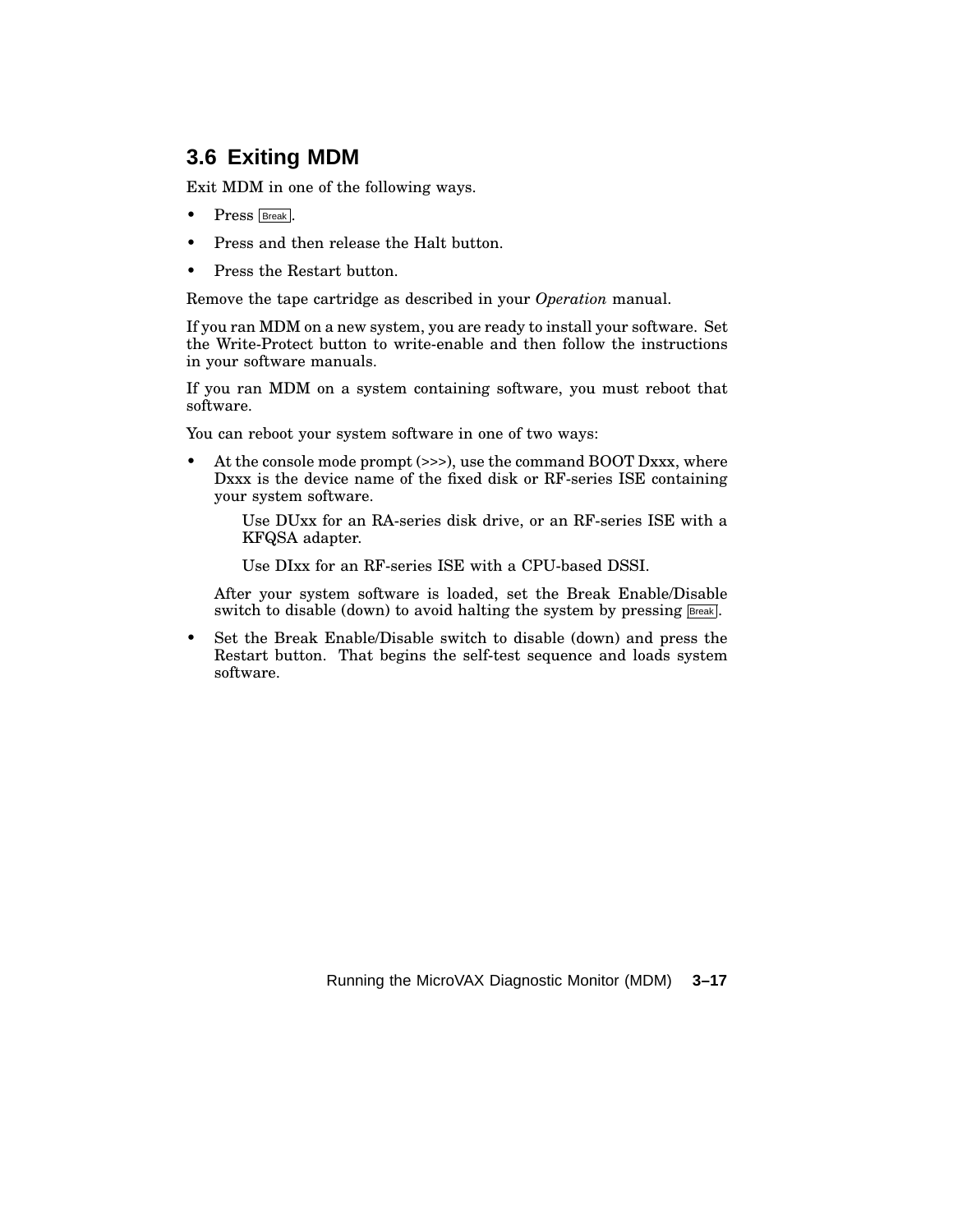# **Appendix A System Controls and Indicators**

The illustrations in this appendix show the controls and indicators on your system:

Figure A–1: System Control Panel and Power Supply

Figure A–2: Integrated Storage Element and Console Module

Figure A–3: TK50 and TK70 Tape Drives

Figure A–4: TF85 and TLZ04 Tape Drives

System Controls and Indicators **A–1**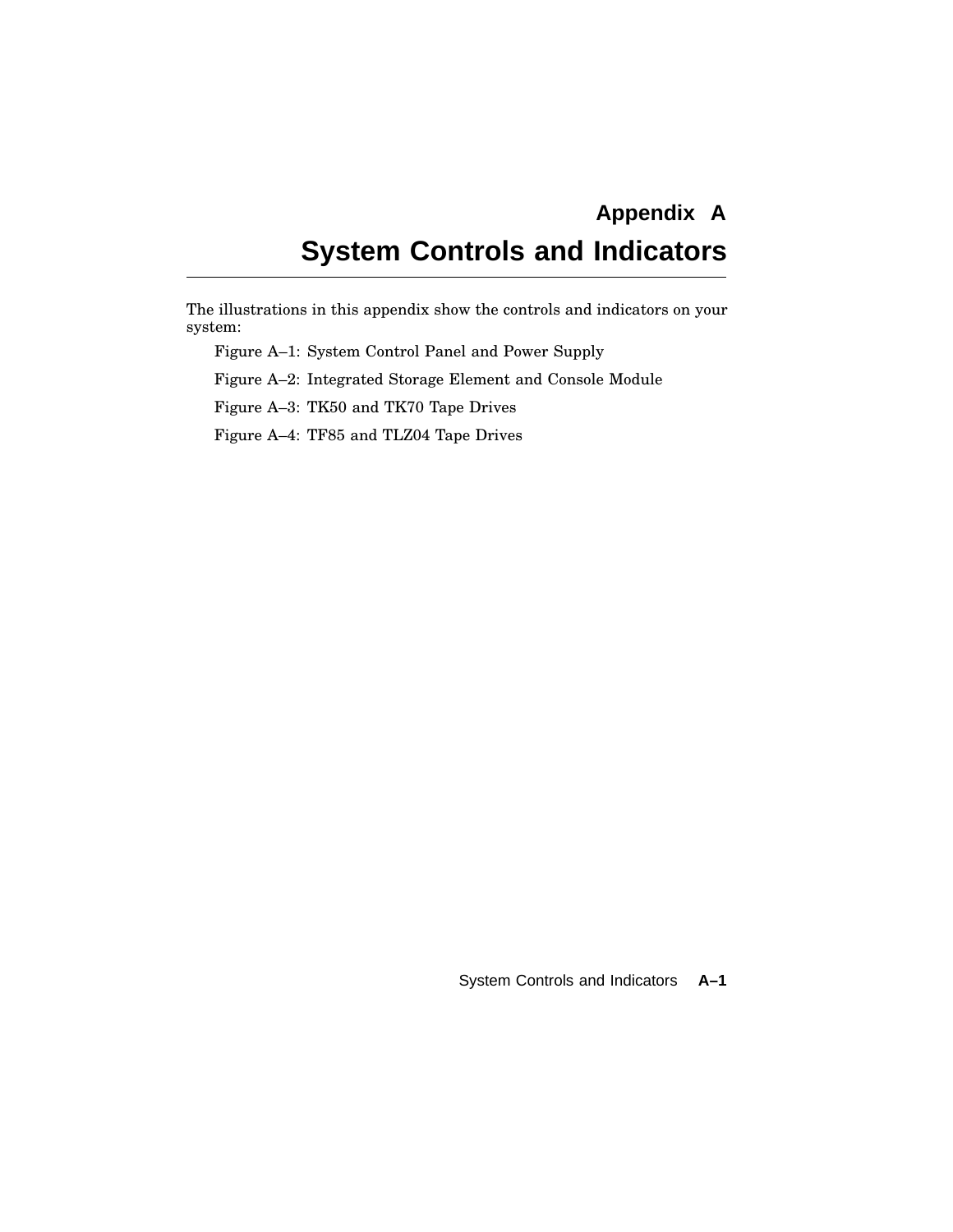**System Control** U)<br>U)<br>|} **Panel** Over Temperature Warning Indicator DC OK Indicator ្គ Halt Button Restart Button  $\overline{\mathbb{R}}$ **Power Supply** Power Switch  $\overline{\Theta}$ AC Present Indicator DC OK Indicator ∩  $\circ$ Fan Failure Indicator Over Temperature Condition Indicator  $\overline{\mathbf{C}}$  $\mathbb{CP}^\infty$  $\lvert \cdot \rvert$ Power Bus Ω **Connectors** ់ព Power Cable Connector Λ MLO-004050

System Controls and Indicators **A–3**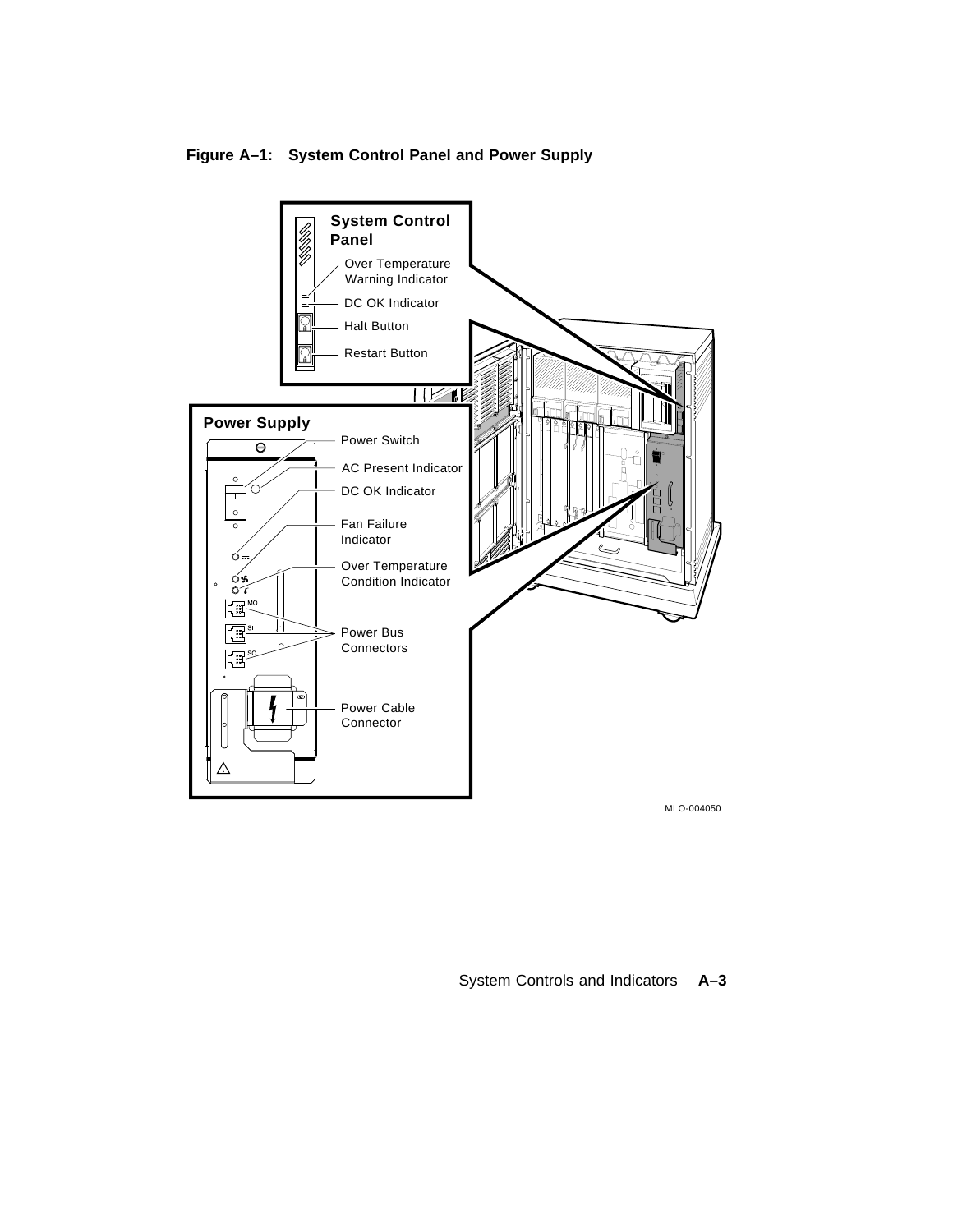

#### **Figure A–2: Integrated Storage Element and Console Module**

MLO-006360

System Controls and Indicators **A–5**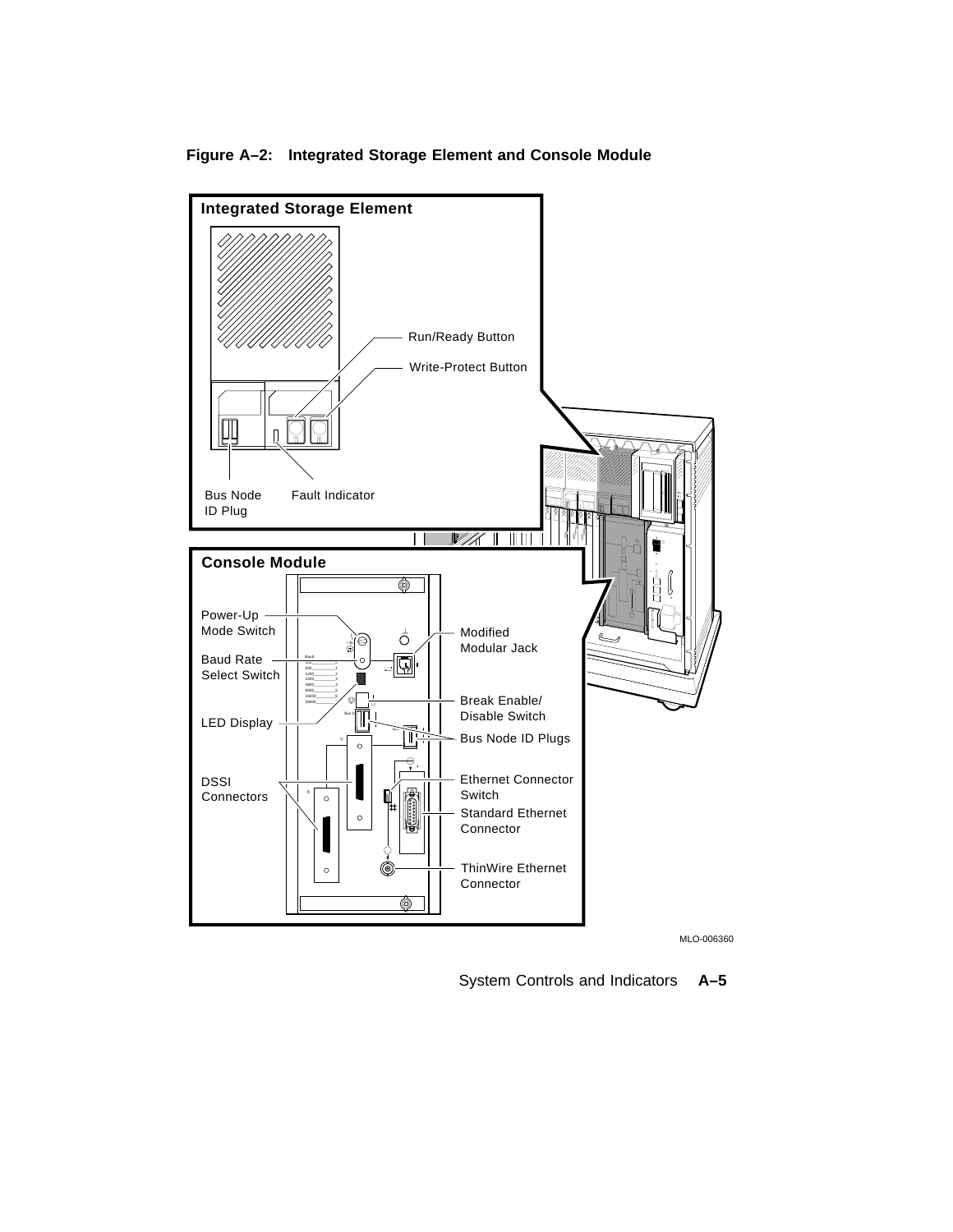

**Figure A–3: TK50 and TK70 Tape Drives**

System Controls and Indicators **A–7**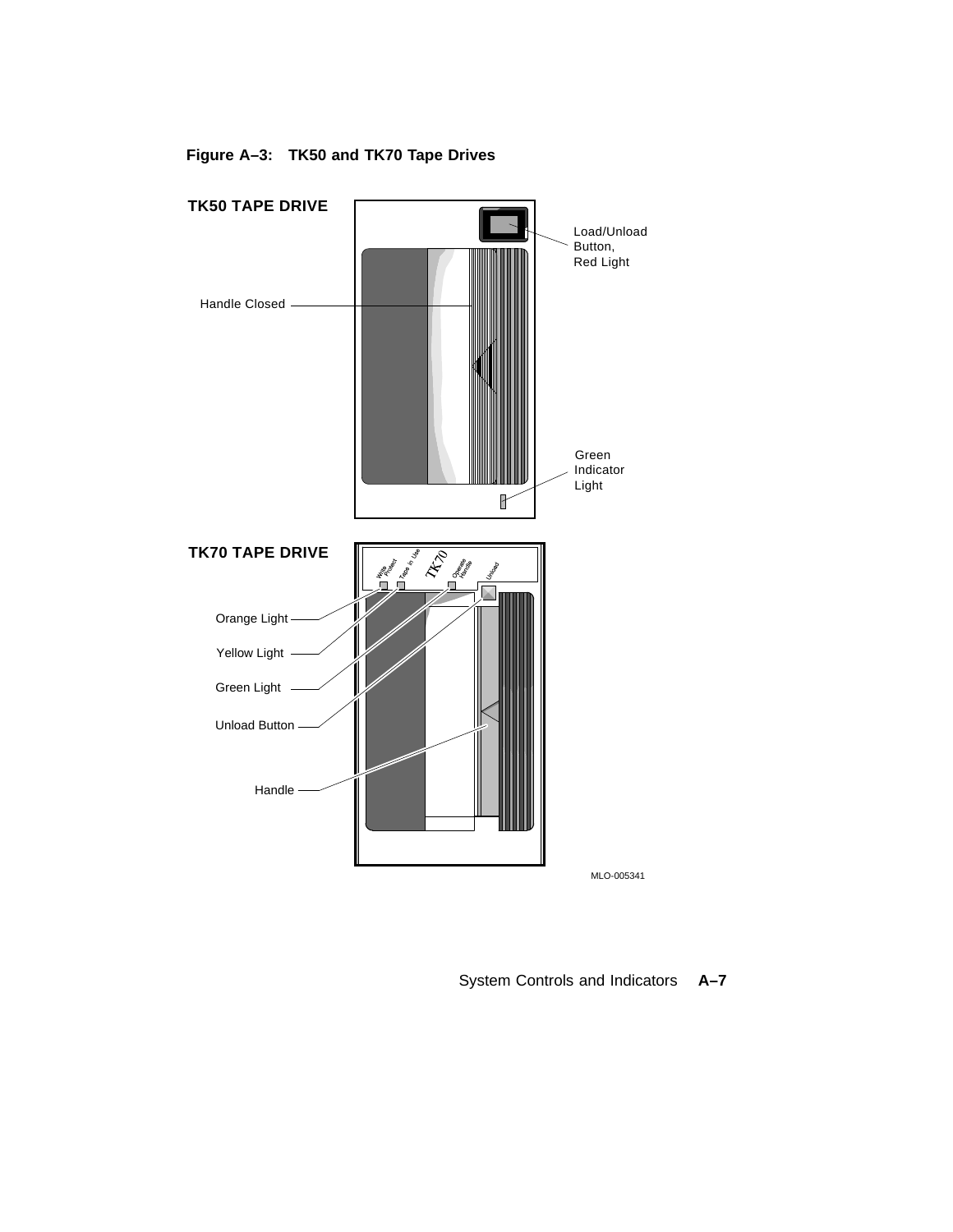

**Figure A–4: TF85 and TLZ04 Tape Drives**

System Controls and Indicators **A–9**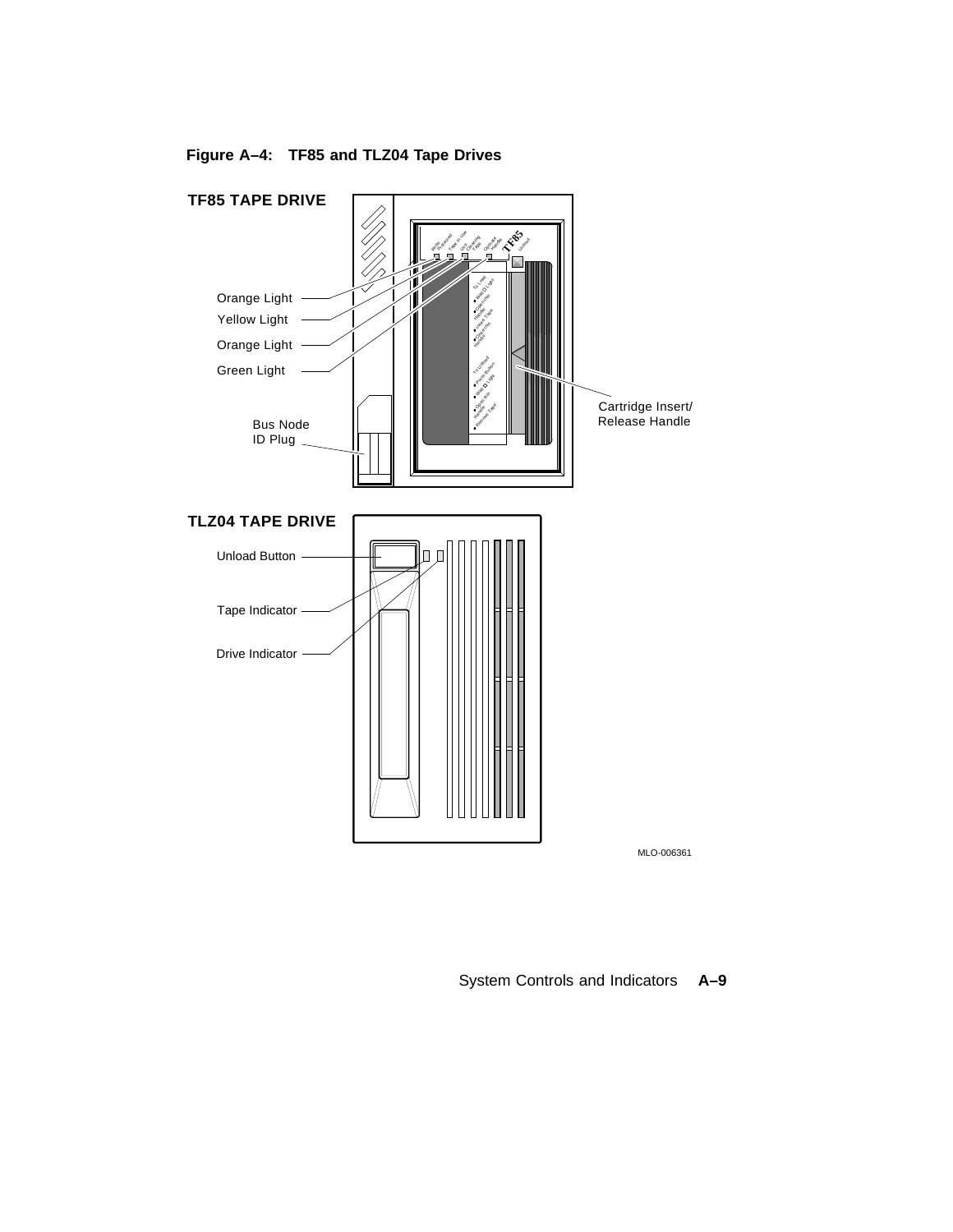# **Index**

### **A**

Autobooting system software, 1–1

#### **B**

Booting integrated storage element, power-up problems, 1–4 tape drive, power-up problems, 1–4 Booting MicroVAX Diagnostic Monitor *See* MicroVAX Diagnostic Monitor, starting Boot sequence power-up problems, 1–3

# **C**

Caddy, disc *See* RRD-series disc CDROM *See* RRD-series disc CDROM Kit, MicroVAX Diagnostic Monitor, 3–2 Compact disc *See* RRD-series disc Connect/Ignore option, MicroVAX Diagnostic Monitor Main Menu, 3–14 Controls and indicators, system, A–1

## **D**

Diagnostic monitor *See* MicroVAX Diagnostic Monitor Disc, compact *See* RRD-series disc

Disc caddy *See* RRD-series disc Diskless or tapeless system *See* System, diskless or tapeless Display System Configuration and Devices option, MicroVAX Diagnostic Monitor Main Menu, 3–11 Display the Connect/Ignore Menu option, MicroVAX Diagnostic Monitor Main Menu, 3–14 Display the Service Menu option, MicroVAX Diagnostic Monitor Main Menu, 3–14 Display the System Utilities Menu option, MicroVAX Diagnostic Monitor Main Menu, 3–13 Dual-host system, preparing to run

MicroVAX Diagnostic Monitor, 3–3 one tape drive, 3–3 two tape drives, 3–4

### **E**

Error messages All devices disabled, 3–10 No Dg, 3–12 Unknown, 3–12 Exiting MicroVAX Diagnostic Monitor, 3–17

## **H**

Hard disk, preparing to run MicroVAX Diagnostic Monitor, 3–3

Hard Disk Kit, MicroVAX Diagnostic Monitor, 3–3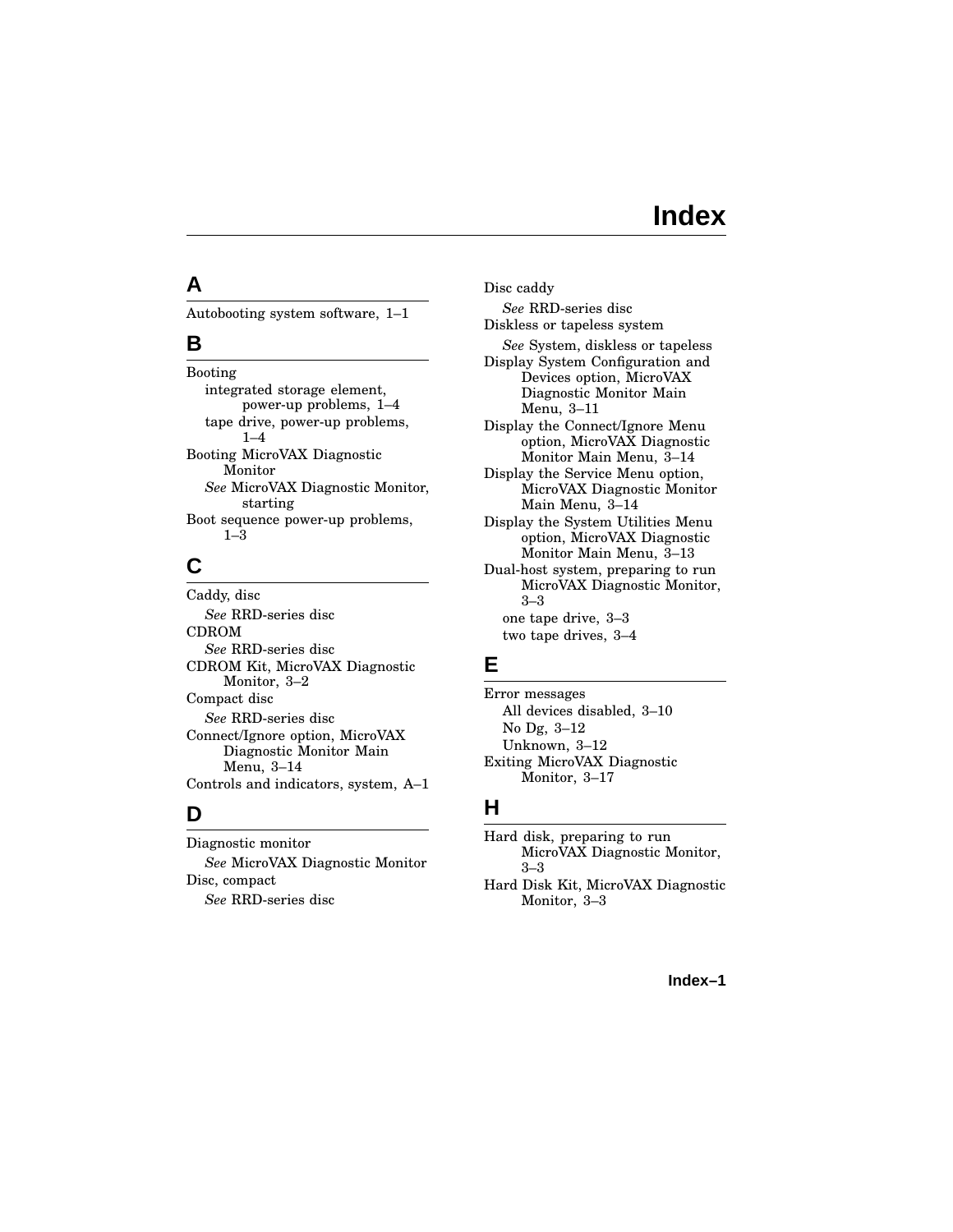#### **I**

Indicators, system, A–1 Integrated storage element operation problems, 2–2 power-up booting problems, 1–4 Introductory display, MicroVAX Diagnostic Monitor, 3–8 IOADDRES function, MicroVAX Diagnostic Monitor System Utilities Menu, 3–13 ISE *See* Integrated storage element

#### **K**

KZQSA adapter, booting MicroVAX Diagnostic Monitor, 3–7

#### **L**

Leaving MicroVAX Diagnostic Monitor, 3–17 Limitations, MicroVAX Diagnostic Monitor, 3–1

#### **M**

Main Menu options, MicroVAX Diagnostic Monitor, 3–9 MDM *See* MicroVAX Diagnostic Monitor Messages *See* Error messages MicroVAX Diagnostic Monitor booting disc drive, 3–7 KZQSA adapter, 3–7 RRD-series disc drive, 3–7 CDROM Kit, 3–2 disc caddy, preparing, 3–8 Display System Configuration and Devices option, Main Menu, 3–11 Display the Connect/Ignore Menu option, Main Menu, 3–14

MicroVAX Diagnostic Monitor (Cont.) Display the Service Menu option, Main Menu, 3–14 Display the System Utilities Menu option, Main Menu, 3–13 exiting, 3–17 Hard Disk Kit, 3–3 introductory display, 3–8 IOADDRES function, System Utilities Menu, 3–13 leaving, 3–17 limitations, 3–1 Main Menu options, 3–9 medium, 3–1 preparing RRD-series disc caddy, 3–8 preparing to run, 3–2 preparing to run, diskless or tapeless system, 3–2 preparing to run, dual-host system, 3–3 preparing to run, dual-host system, one tape drive, 3–3 preparing to run, dual-host system, two tape drives, 3–4 preparing to run, hard disk, 3–3 preparing to run, RF-series integrated storage element or hard disk, 3–3 preparing to run, RRD-series disc,  $3 - 2$ preparing to run, tapeless system,  $3 - 2$ RRD-series disc caddy, preparing, 3–8 running, 3–1 Select Single Device Tests option, Main Menu, 3–14 starting, 3–5 starting, booting TK50/TK70 tape, 3–5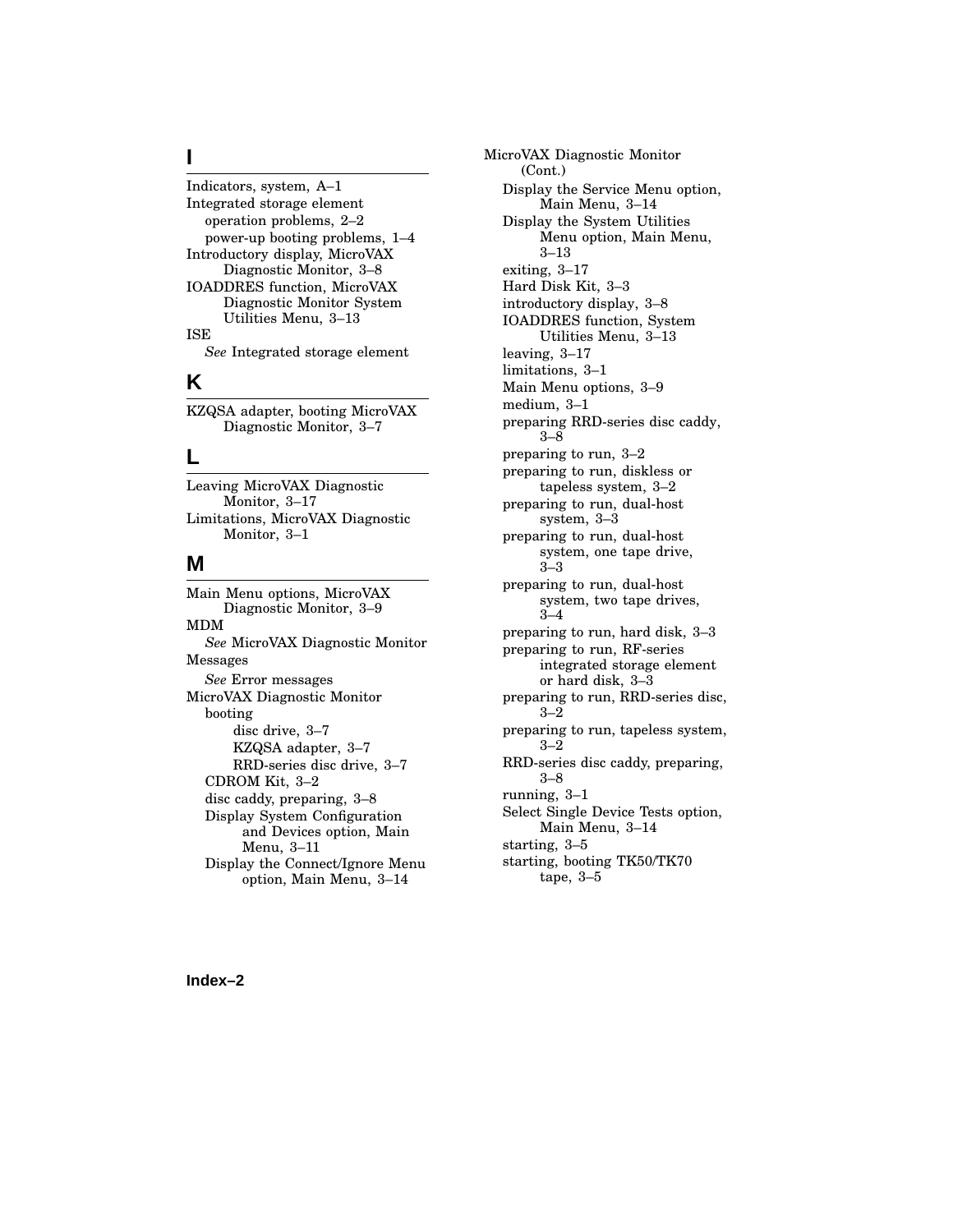MicroVAX Diagnostic Monitor (Cont.) starting, booting TK70 tape automatically, 3–7 starting, booting TK70 tape manually, 3–6 starting, RRD-series disc, 3–7 Test the System option, Main Menu, 3–9 Update Drive Unit Number for RRD40 function, System Utilities Menu, 3–14 when to run, 3–1 MicroVAX Ethernet Server Customer Diagnostics Kit, 3–2 Monitor *See* MicroVAX Diagnostic Monitor

#### **N**

Normal operation, troubleshooting, 2–1 Normal operation problems *See* Operation problems

#### **O**

Operation problems integrated storage element, 2–2 system, 2–1 TF85 tape drive, 2–3 TK50 tape drive, 2–4 TK70 tape drive, 2–5 TLZ04 tape drive, 2–5

## **P**

Power-up problems, 1–1 booting integrated storage element, 1–4 booting tape drive, 1–4 boot sequence, 1–3 integrated storage element, booting, 1–4 self-test, 1–1 tape drive booting, 1–4 troubleshooting, 1–1

Preparing disc caddy, RRD-series disc, 3–8 Preparing to run MicroVAX Diagnostic Monitor *See* MicroVAX Diagnostic Monitor, preparing to run Problems *See* Operation problems *or* Powerup problems

### **R**

Rebooting system after running MicroVAX Diagnostic Monitor, 3–17 RF-series integrated storage element *See* Integrated storage element preparing to run MicroVAX Diagnostic Monitor, 3–3 ROM *See* RRD-series disc RRD-series disc booting MicroVAX Diagnostic Monitor from KZQSA adapter, 3–7 preparing disc caddy, 3–8 preparing to run MicroVAX Diagnostic Monitor, 3–2 starting MicroVAX Diagnostic Monitor, 3–7 Running MicroVAX Diagnostic Monitor, 3–1

## **S**

Select Single Device Tests option, MicroVAX Diagnostic Monitor Main Menu, 3–14 Self-test power up, 1–1 power-up problems, 1–1 Software *See* System, software Starting MicroVAX Diagnostic Monitor